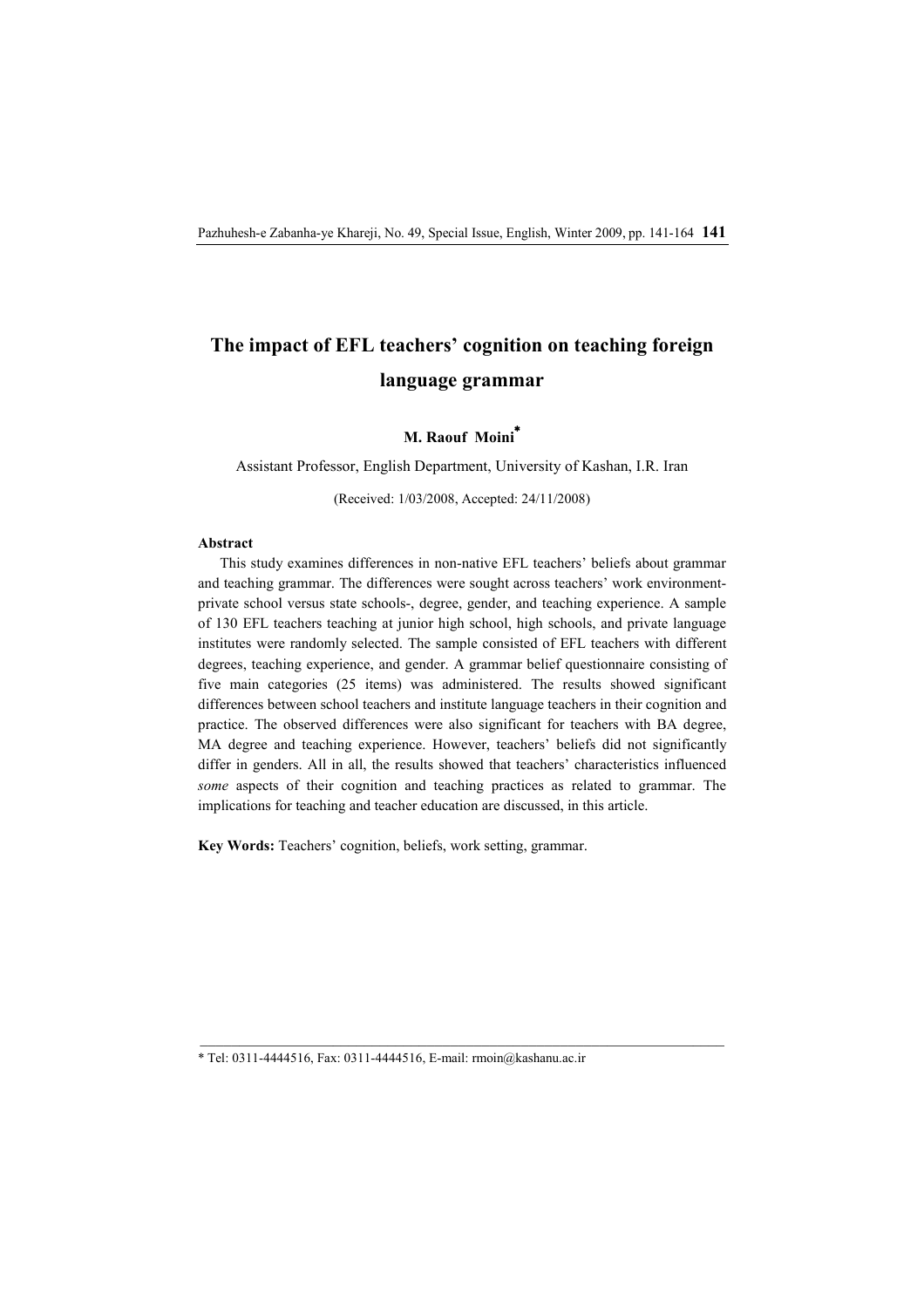#### **1. Introduction**

Teaching is a multidimensional activity that involves social, educational, pedagogical, linguistics, personal, and cognitive dimensions. In the last twenty five years, in general education the cognitive dimension of teaching has been recognized as central to successful teaching. The last decade has witnessed steady growth in the study of teachers' cognition. Researchers have paid more attention to the study of teachers' belief about teaching, learning, learners, and the impact it has on teaching practices, activities, and learning outcomes (Tillman, 2000; Shavelson, and Stern, 1981; Burns, 1992; Eisenhart et. al., 1998; Fang, 1996; Richardson, 1996; Kagan, 1992; Reynold, 1992). Research into teachers' cognition has not been restricted to one or few specific disciplines or content areas. The impact of teachers beliefs on their teaching is being studied across disciplines and educational setting as diverse as general education, mathematics (Ernest 1989; Shuck 1997; Karaagac and Threlfall; Raymond, 1997), second/ foreign language learning, (Farrell, and Patricia, 2005), reading (Beach, 1994), and chemistry (Brisco, 1991). It has been studied in pre-service and in-service contexts, different educational levels: kindergarten, elementary schools, high schools and adult education.

During 1980s and the years after, researchers investigated a number of different aspects and dimensions of teachers' cognition. The main focus was on studying the way teachers think about their own work, their mental processes in planning and carrying out their teachings, the kind of decisions made in the course of teaching, and how these beliefs may change over time. Some of the research areas in teachers' cognition include studying teachers' cognition in general and how they construct their conceptions and theories of teaching (Clandinin & Connelly, 1988; Leinhardt, 1990), teachers' understanding of the teaching process (Peterson & Comeaux, 1987), teachers' belief about teaching, students, teachers, and the learning process as well as their own efficacy in inducing change in their students (Hollingsworth, 1989; Kagan & Tippins, 1991; Tamir, 1991). Another area of research in teachers' belief is examining the instructional thoughts, actions, and decision making in the classroom (Fogarty, Wang, & Creek, 1983; Magliaro & Borko, 1986). Changes in teachers'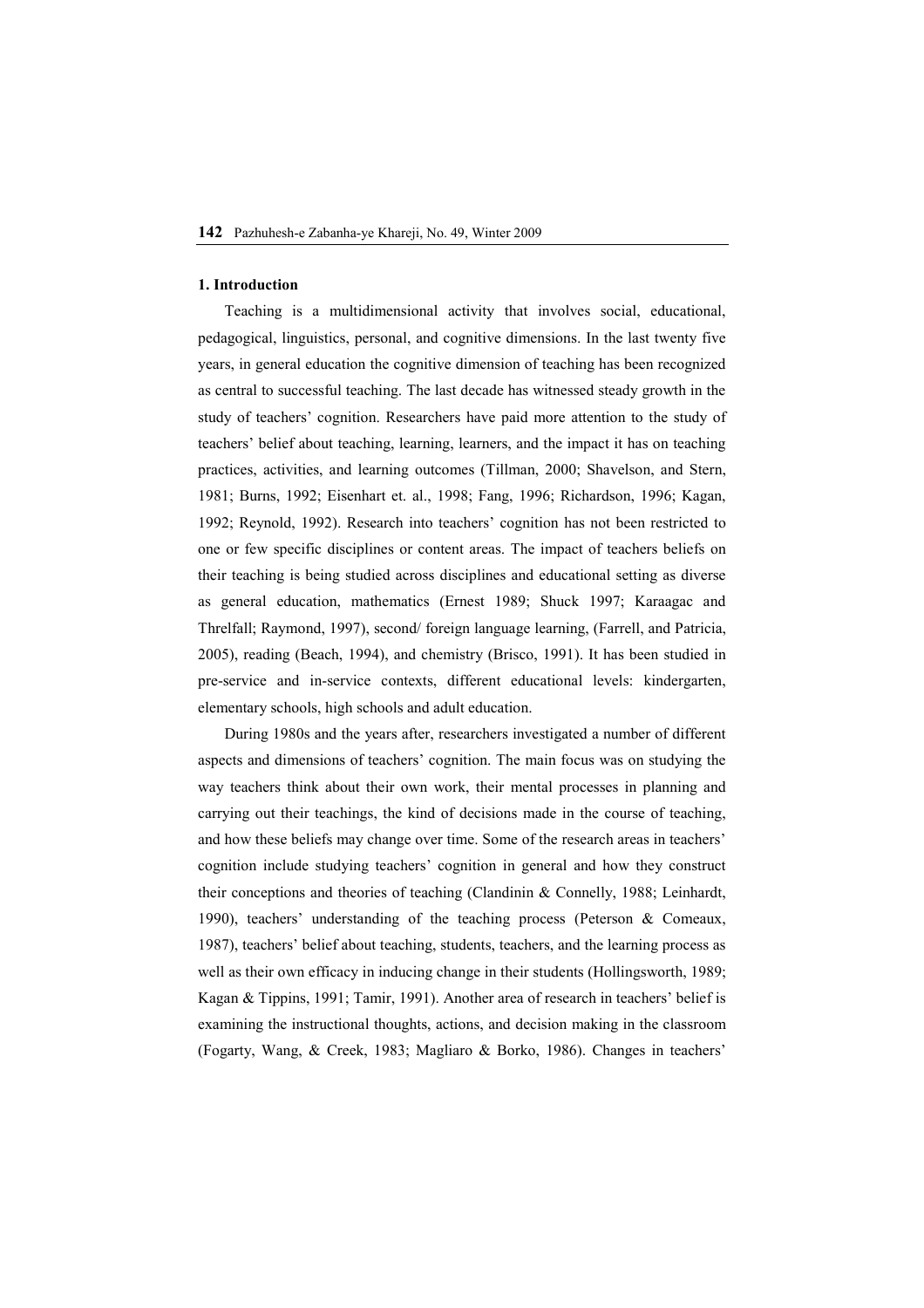beliefs that occur as a result of professional growth and teaching experiences have also been examined (Bullough, 1991; Calderhead, 1991).

## **2. Nature of teachers' beliefs**

Teachers' beliefs are not easy to define. Nor are they easy to operationalize and study. Kagan (1992) views them as tacitly held assumptions and perceptions about teaching and learning. Pajares (1992) and Richardson (1996) view them as personal constructs of teachers that can help understand their decisions and teaching practices. The belief system consists of the information, attitudes, values, theories, and assumptions about teaching, learning, learners, and other aspects of teaching. Some of these beliefs are quite general while some are very specific. According to Johnson (1994) teachers' beliefs influence their judgment and perception, the classroom activities they use, and it can contribute to the improvement of teaching practices and teacher education programs. The belief system is argued to serve as a base for the activities and practices teachers use in the classroom. It guides teachers in the course of the practices they have in the classroom. Hampton (1994) contends that teachers' beliefs can determine the way they approach their teaching. In brief, research findings show that teachers have complex thinking and interpretation of teaching and the context upon which they reflect, decide, and act was a wide and rich mental context (Elbaz, 1983; Clandinin, 1986).

There are different ways teachers may develop their beliefs. It can be socially constructed as a result of their own personal experiences and influences of the settings in which they work. Teachers' beliefs are built up over time. They are derived from teachers' training programs, pre-service programs, and prior learning and teaching experiences. Brog (2003) and Richards, Gallo and Renandya (2001) argue that teachers' beliefs are derived from their prior experiences, school practices, educational theory, reading, their individual personalities, and a number of other sources. Eisentein-Ebsworth and Schweers (1997) see teachers' views shaped by students' wants, syllabus expectations, and prior experiences. This knowledge may change over time as teachers interact with students and get feedback from them.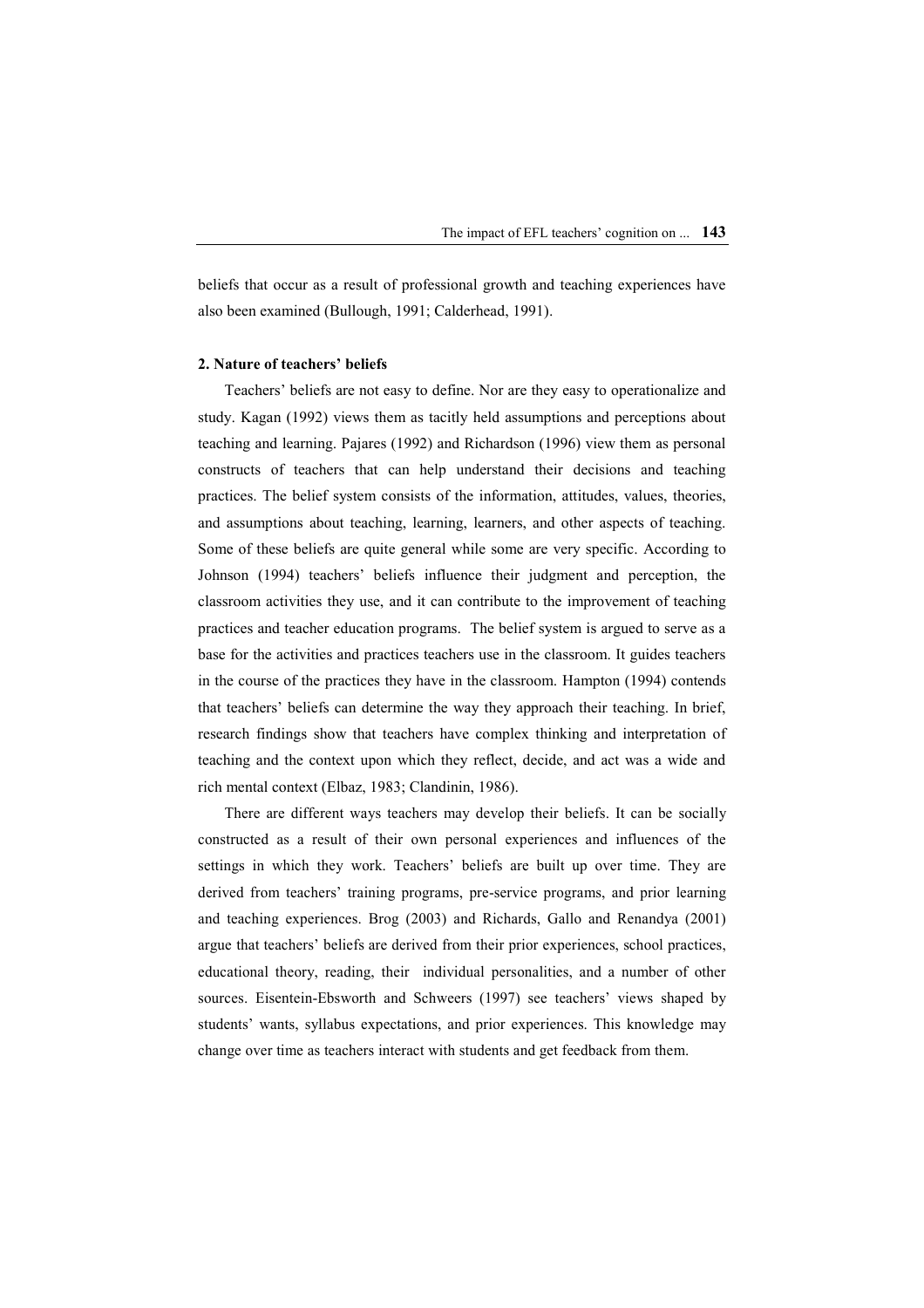#### **2.1. Teachers' beliefs about language teaching**

Following the interest in general education and teacher education in teachers' cognition, researchers in second language acquisition took the idea and started to examine language teachers' pedagogical beliefs in second language learning (Breen, 1991; Cumming, 1993; Freeman & Richards; 1996; Johnson, 1994; Richards, 1998; Richards & Nunan, 1990; Woods, 1996).Teachers' belief is now viewed as a complex cognitive activity (Farrell and Patricia, 2005; Brog, 2003a, 2003b.; Mitchel and Hooper, 1992; Johnston, and Goettsch, 2000). Research into teachers' cognition has both provided good insights into teachers' cognition at the same time raised more questions about several issues of teachers' beliefs.

A more specific aspect of teachers' cognition in language teaching is teachers' beliefs about grammar and different aspects of grammar teaching. Some of the questions that have not been yet answered include how much time should be devoted to grammar? What grammatical points should be taught? How should grammatical points be sequenced? What activities are more appropriate for different contexts? Grammar has a contested nature and its teaching and learning has seen different days. Grammar teaching has always created uncertainties and raised complex and intriguing pedagogical, linguistic and curricular issues. With the emergence of a new method or theory grammar becomes the center of attention and with the demise of the theory or practice it would be totally abandoned. For times grammar was central to class activities and at times it was overlooked. With such fluctuation it is not difficult to imagine language teachers develop different views on grammar in the processes of becoming a teacher. In the late 1980s abandonment of focus on form was advocated by communicative movement. In the last decade the issue of focus on form has been a hot topic and raised many questions and challenges to applied linguists and language teachers.

#### **2.2. Research into teachers' beliefs about grammar**

There have been a number of studies on teachers' beliefs about grammar and grammar teaching. Ng & Farrell (2003) and Yim (1993) investigated the extent to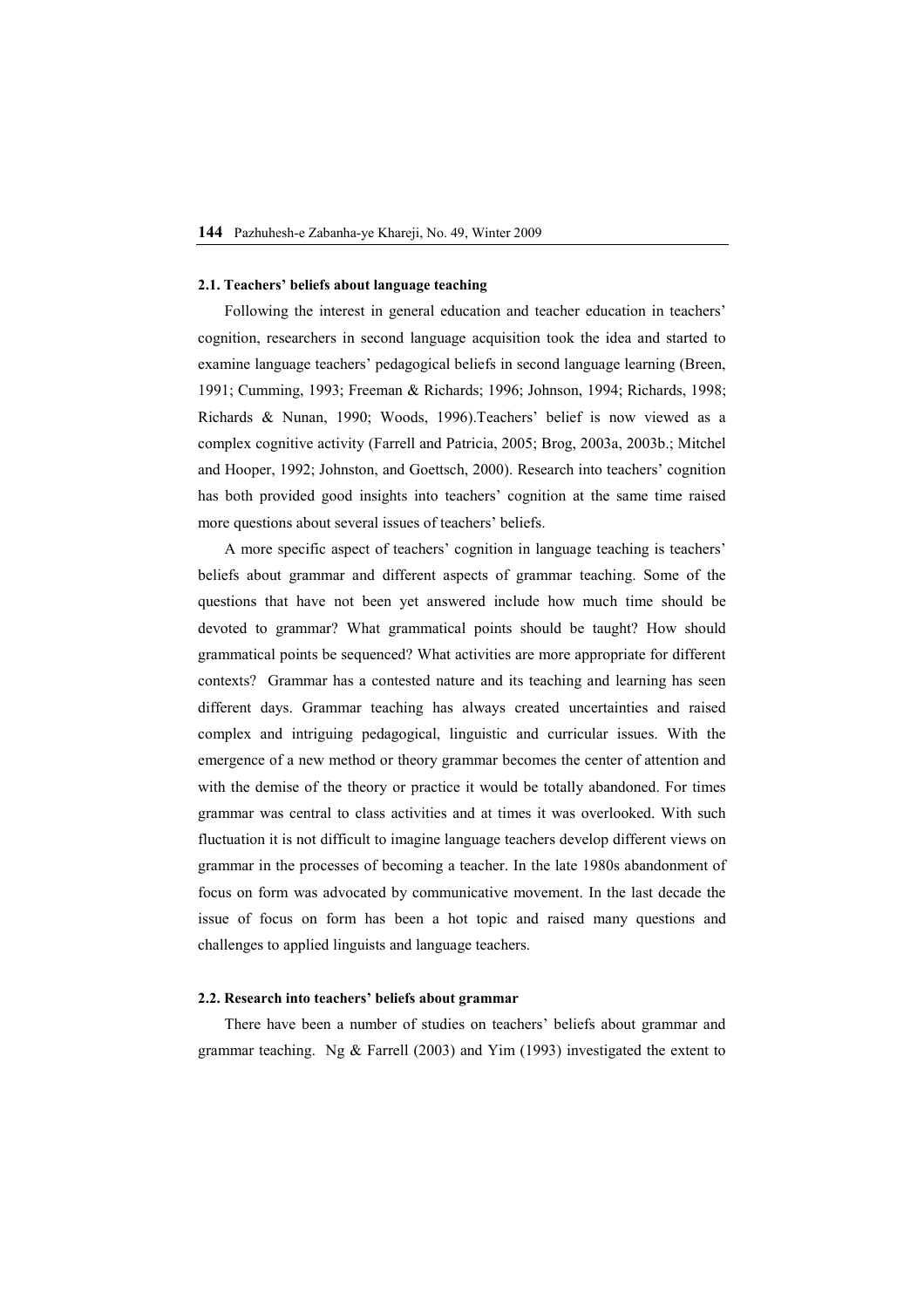which teachers' theoretical beliefs influenced their classroom grammatical practices, and found evidence to suggest that what teachers say and do in the classroom are governed by their beliefs. Farrell (1999) examined the belief system of pre-service teachers of English grammar in terms of its influence on teaching practice, and found evidence to suggest that these beliefs may be resistant to change. Similarly, Richards, Gallo, and Renandya (2001) examined the beliefs of a group of in-service course teachers about grammar. The results showed that many teachers followed a communicative approach to teaching, while some of the respondents stated that they had firm belief in the importance of direct grammar teaching in language learning. They also stated that their EFL/ESL students asked for grammar teaching.

Research into the impact of formal grammar teaching has covered several aspects of grammar teaching. These include inductive versus deductive approached to the teaching of grammar (Shaffer, 1989; Dekeyser, 1995), feedback and correction of errors (Chaudron, 1977; Dekeyser, 1993), use of grammar terminology in grammar teaching (Berman, 1979; Garrett, 1986), and impact of grammar practice on L2 learning (Ellis, 1991; Johnson, 1994). In spite of large volume of research in this area results are inconclusive and as Borg (1999) discusses our understanding of the processes of grammar teaching as perceived by language teachers has still a long way to go.

Borg (2003) provides a comprehensive review of research into teachers' beliefs about grammar. Three main areas of research in teachers' beliefs about grammar include; studies of teachers' knowledge about grammar and grammar teaching, comparative studies of teachers' views and learners' views about formal instruction, and studies of the actual grammar teaching activities and practices that teachers implement in their classes.

#### **3. Statement of the purpose**

Teacher cognition as characterized by Borg (1999: P. 22) "consists of a set of *personally*-defined *practically* oriented understanding of teaching and learning which exert significant influence on instructional decisions" (Italics mine).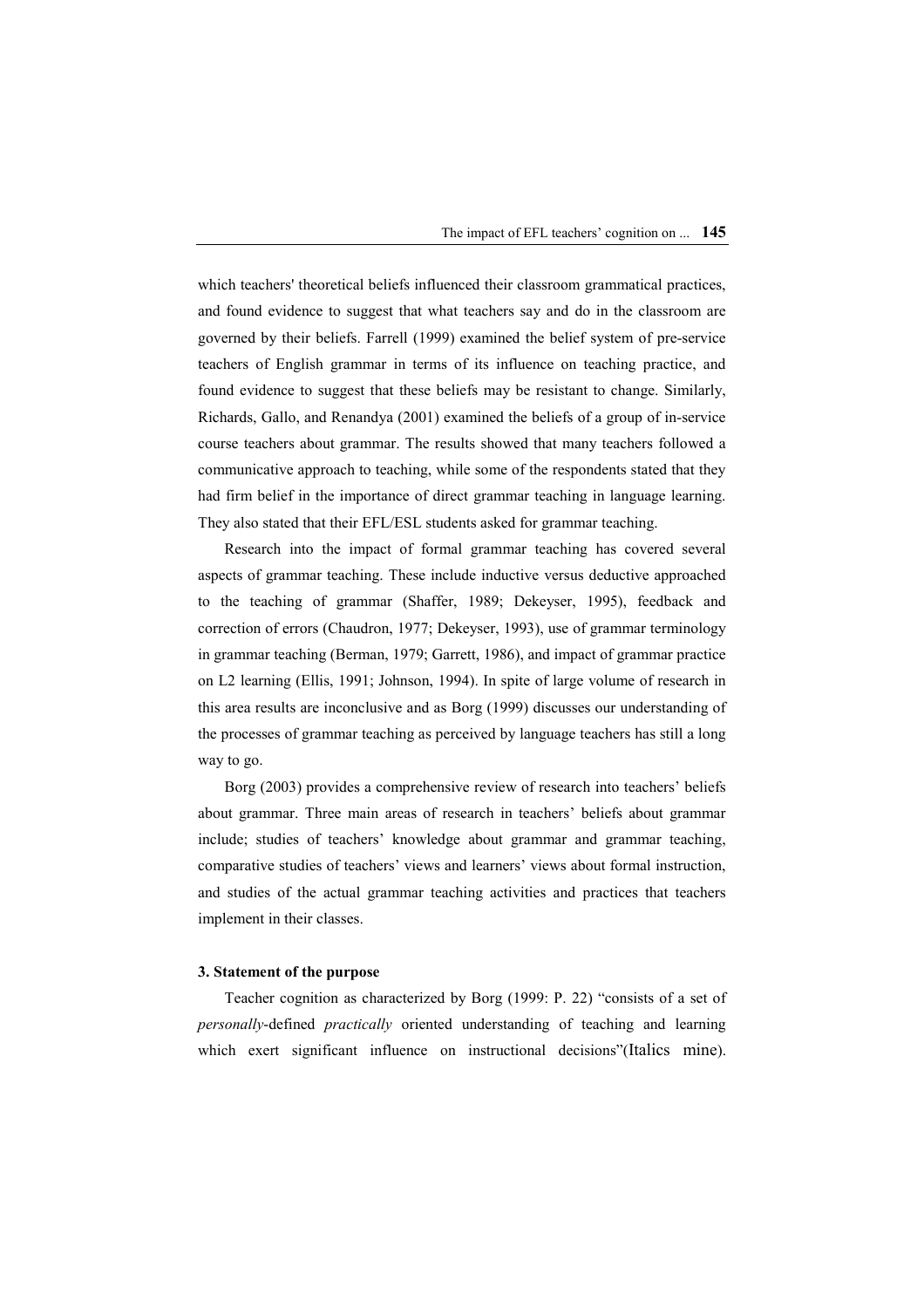However, instructional decision and practices that teachers use in teaching grammar may be influenced by different cognitive and contextual factors. Researchers have seldom examined the effect of these personal and institutional variables on teachers' beliefs. Some such variables include work setting and personal characteristics of teachers such as, educational level of teachers, gender, and work environment. Practical and contextual factors may influence teachers' beliefs and prevents them from doing what they think they should do in the classroom. There is not much known about the extent to which individual, organizational and educational factors play a role in shaping teachers' beliefs.

Teachers' beliefs about grammar may be influenced by teaching environment and the constraints put on teachers by school board, administrators, students, parents, and colleagues. Burns (1996) argued that one consideration in research into teachers' beliefs is the social and institutional context in which teaching is practiced. Borg (2003: 105) recommends further research about "the impact of contextual factors on the instructional decision teachers make in teaching grammar". Another issue is that language teachers attend different pre-service and in-service programs. This is in addition to the formal education they get at university. Studying possible impact of teachers' education on their belief can help better understand how teachers' pedagogical knowledge and belief development.

The rationale behind the study was that in the Iranian EFL context, teaching and learning grammar has always played a vital role. For years with the dominance of grammar translation method teaching and learning English had been nothing but teaching and learning grammar. The situation did not change much even with the emergence of more communicative approaches to language teaching. Grammar remained central to class activities. Language learning for majority of teachers and learners was nothing but grammar. Even today grammar courses are offered at different educational centers. It is part of learning experience of almost all language learners. Teachers are still under pressure to teach grammar, especially in schools. Students ask teachers to include grammar in their teaching to help them prepare for the National University Entrance Exam known as "Konkoor". The study can help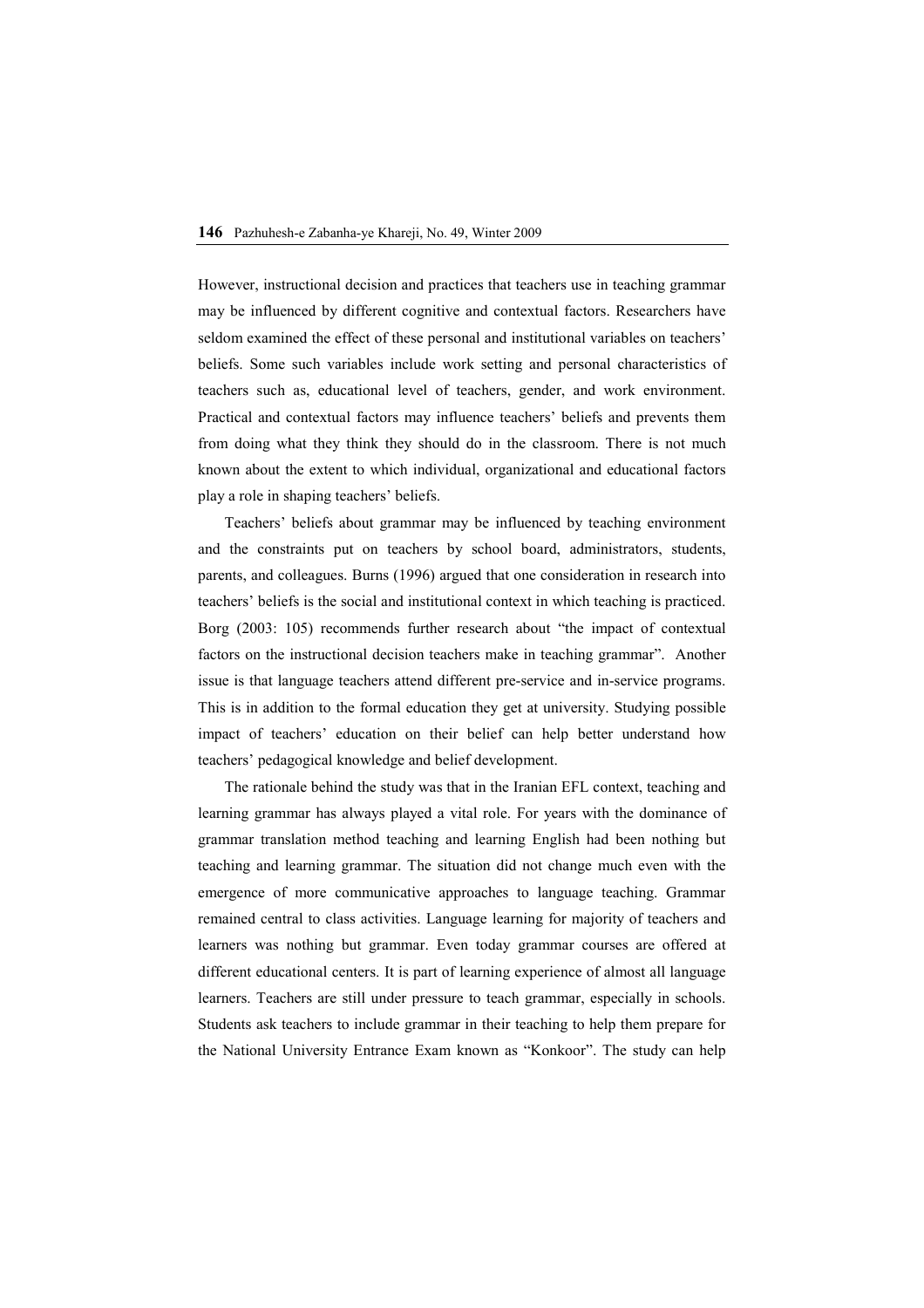arrive at a better understanding the factors that may contribute to the development of the belief system or influence teachers' beliefs by examining belief of different teachers about grammar.

More specifically this study aimed at two objectives; i) to investigate the relationship between personal factors such as work experience, gender, and teachers' educational level on their beliefs, and ii) to investigate the relationship between teachers' beliefs about grammar and work setting. More specifically, the purpose was to compare beliefs of schools teachers' beliefs with private language institutes teachers' beliefs about grammar. The first aim deals with the influence of personal factors, while the second aim deals with influence of organizational and institutional factors.

### **3. 1. Research Question and Hypothesis**

To this end, the following research questions were asked;

1- Is there any difference between school language teachers' beliefs and institute language teachers' beliefs about grammar and its teaching?

2- Is there any difference between beliefs of teachers with bachelor degree (BA) and master degree (MA) about grammar and its teaching?

3- Is there any difference between more experienced and less experienced teachers' beliefs about grammar and its teaching?

4- Is there any difference between male and female language teachers' beliefs about grammar and its teaching?

For all these questions a null hypothesis was formulated, predicting no difference between teachers' beliefs about grammar across the four variables stated in the research questions, that is, work setting, educational degree, work experience, and gender.

#### **4.1. Participants**

To collect the required data two groups of English language teachers teaching English in different state schools and private language institutes in Isfahan were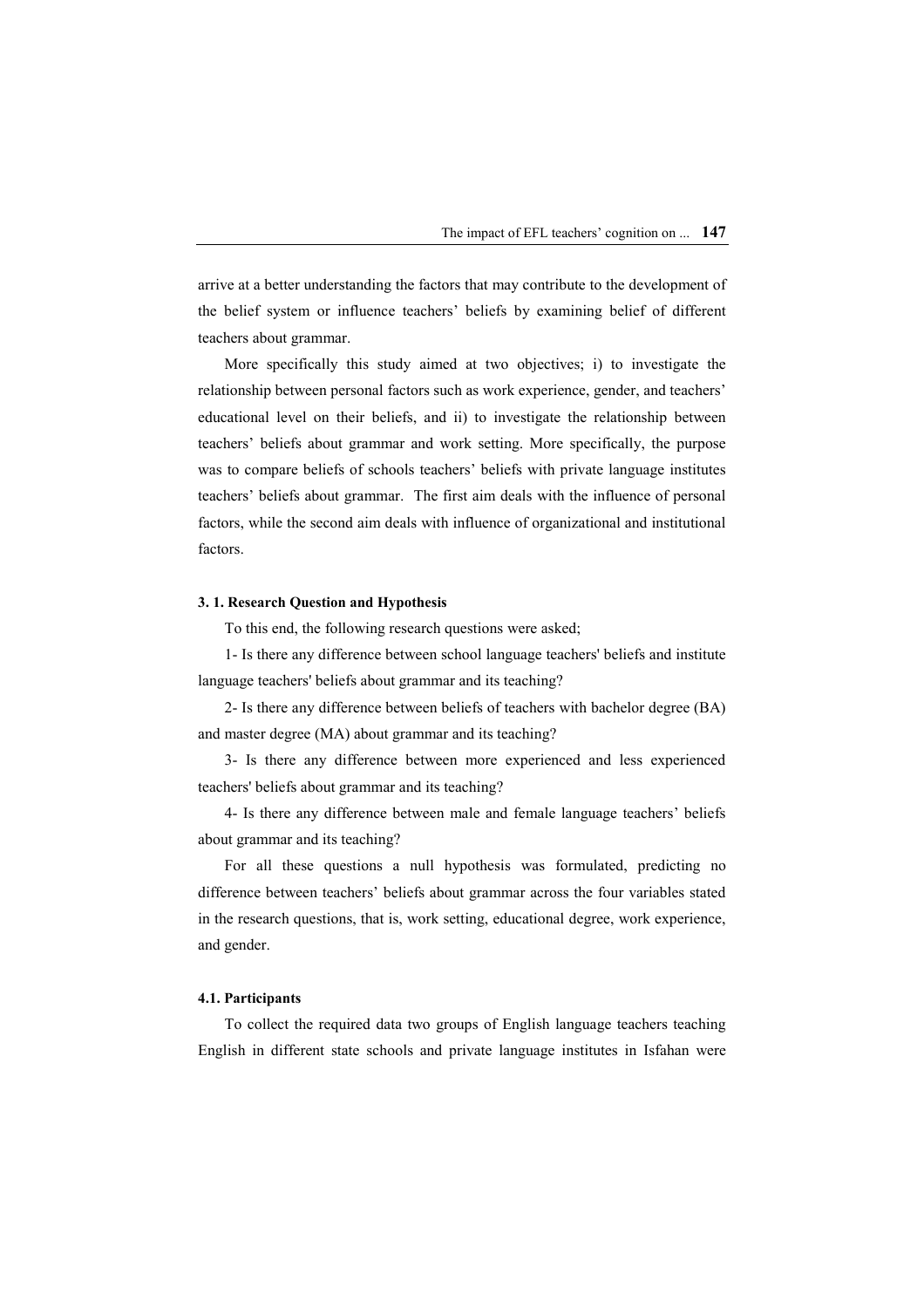randomly selected. The state-school teachers taught English at junior high schools and high schools, while the institute language teachers taught conversation courses to students of intermediate level. School teachers taught the English textbooks assigned by the Ministry of Education, while language institute teachers taught books such as "Interchange" series. The series was also assigned by the institute administration and were not the teachers' own choice. The total number of participants was 130 EFL teachers. They were both male/female whose age ranged between 23-42 years. All institute teachers had university education, a bachelor degree or master degree, while 15 teachers of the state school teachers had only an associate diploma plus some in-service training. As to their teaching experiences, all participants had at least a minimum of 4 and maximum of 15 years of teaching experience. The average of teaching experience was 7.7 years. Table 1 presents frequency and percentage of the participants according to their work setting, degree, sex, and work experience. Two school districts of Isfahan were chosen for data collection. The schools teachers taught at 15 different schools, while the institute language teachers taught at 10 different private institutes of Isfahan. The data was collected during May-August 2006.

| teaching experience       |                                  |              |  |  |  |  |  |
|---------------------------|----------------------------------|--------------|--|--|--|--|--|
| <b>Teachers</b>           | <b>Frequency &amp;Percentage</b> | <b>Total</b> |  |  |  |  |  |
| MA degree                 | 38 (29%)                         |              |  |  |  |  |  |
| BA degree                 | 92(71%)                          | 130(100%)    |  |  |  |  |  |
| School teachers           | 72 (55%)                         |              |  |  |  |  |  |
| <b>Institute Teachers</b> | 58 (45%)                         | 130(100%)    |  |  |  |  |  |
| Male                      | 54 (41%)                         |              |  |  |  |  |  |
| Female                    | 76 (59%)                         | 130(100%)    |  |  |  |  |  |
|                           | $87(67%)$ Less than 5 years      |              |  |  |  |  |  |
| Work experience           | 43 (33%) More than 5 years       | 130(100%)    |  |  |  |  |  |

**Table 1.Teachers' characteristics according to their teaching organization, degree, sex, and**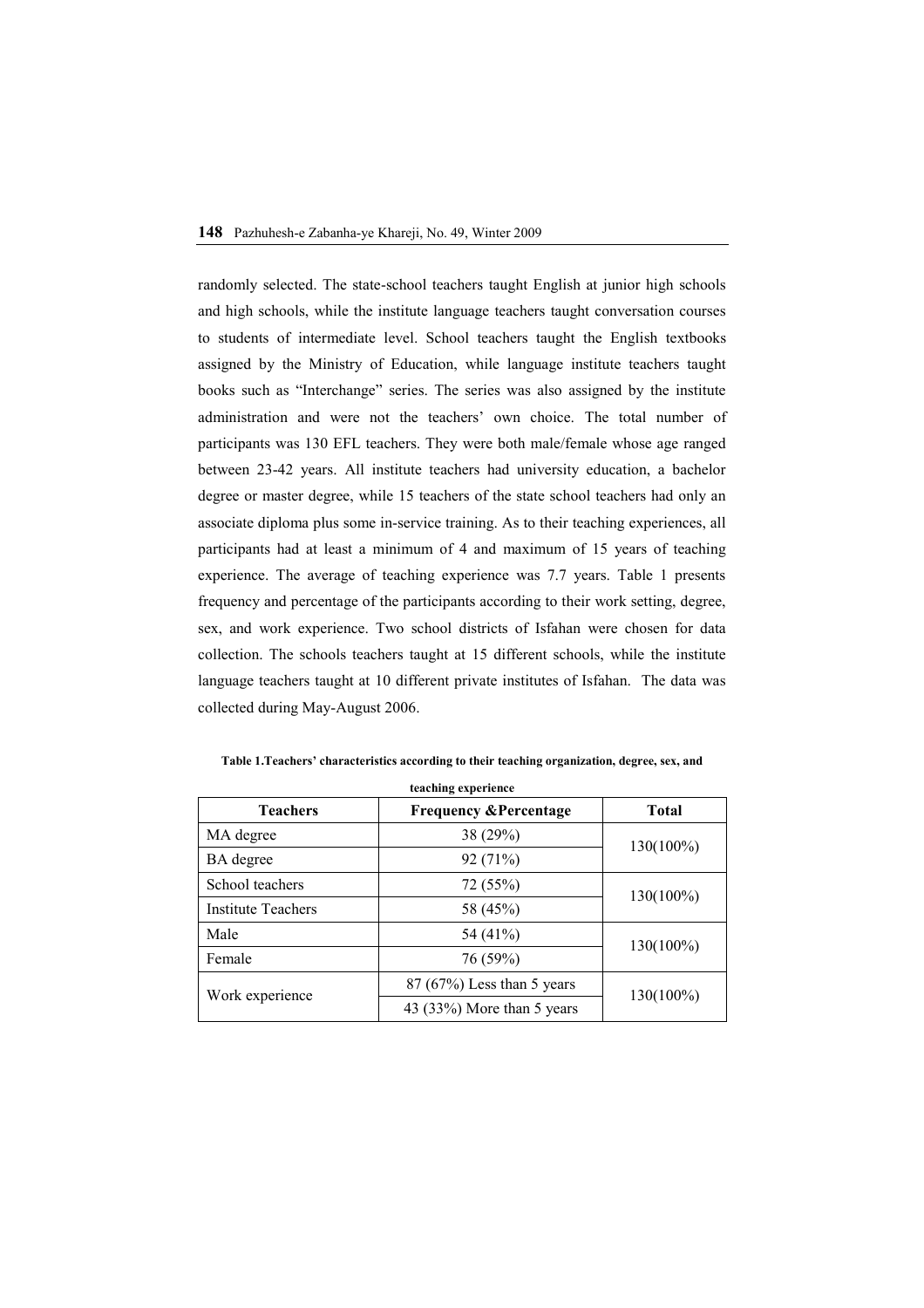# **4.2. Instruments**

The instrument that was used for collecting the required data was a 25-item 5 pont liker scale questionnaire. It was used for surveying and collecting teachers' beliefs about grammar. The questionnaire was developed by the researcher on the basis of the research questions, similar questionnaires, and the existing literature on teachers' beliefs about grammar. Teachers' beliefs were divided into five main categories, each with several sub-categories. These categories and sub-categories are presented in table 2.

| 1) Meaning of grammar                                                                | 2) Importance of grammar         |
|--------------------------------------------------------------------------------------|----------------------------------|
| Structural view                                                                      | How much time                    |
| Communicative-functional view                                                        | How important for SL learning    |
| Both form and meaning                                                                |                                  |
| 3) Approach to teaching                                                              | 4) Feedback and error correction |
| Meaning based/from based                                                             | Importance of providing feedback |
| Inductive/deductive teaching                                                         | Teacher feedback and correction  |
| Both form and meaning                                                                | Self correction and feedback     |
|                                                                                      | Peer feedback and correction     |
|                                                                                      | Immediate feedback               |
|                                                                                      | Global/ local errors             |
| 5) Teaching activities and practices                                                 |                                  |
| Variety of activities, use of teaching aids, assignments, oral and written form, use |                                  |

**Table2. Categories and subcategories of teachers' beliefs about grammar** 

of games, use of tasks, use of drills and exercises

The questionnaire also included an open-ended question asking the participants to write some of the most important beliefs about grammar teaching that may direct them in their day-to-day grammar teaching. The five main categories of belief about grammar in the questionnaire were as follows; 1) meaning of grammar, 2) importance of grammar, 3) approach to teaching grammar, 4) feedback and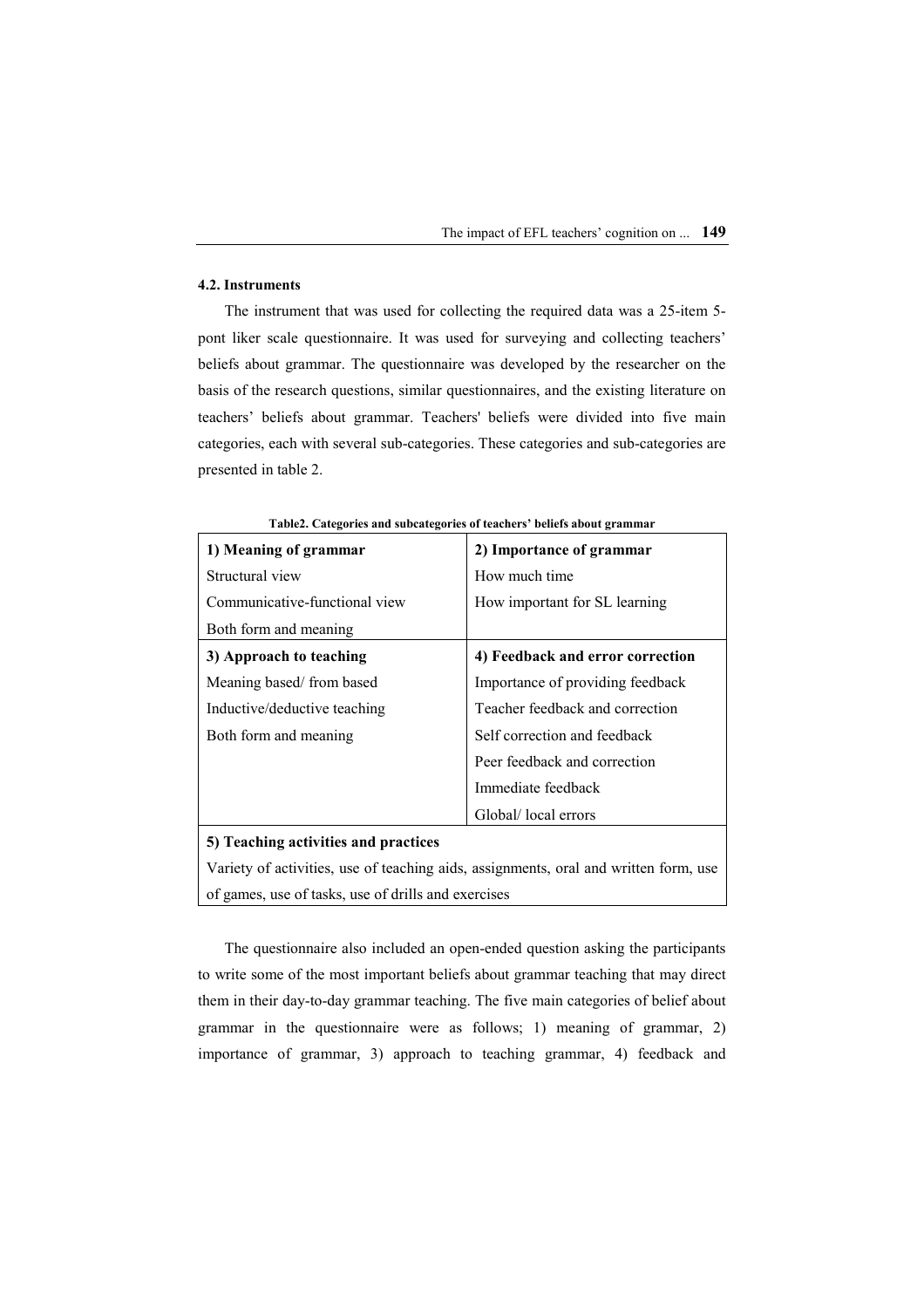correction of grammatical errors, and 5) teaching activities and practices used in grammar teaching. For "meaning of grammar" category the focus was on finding the meaning of grammar to EFL teachers. The second category was concerned with finding the amount of importance teachers put on teaching grammar. As to the approach to teaching grammar the main concern was to know about teachers' beliefs about issues of teaching grammar such as form focused structural view, communication emphasis view, implicit-explicit teaching, and deductive-inductive teaching. With regard to feedback, the teachers were asked to express their thoughts about providing feedback and error correction, kind of feedback, learners should receive when they commit errors; self correction, peer correction, and teacher correction. And finally in the fifth category teachers' beliefs about actual presentation and practice activities they use in teaching grammar were sought, more specifically, formed- based, meaning-based, or task-based activities.

All the participants were required to express the degree of their agreementdisagreement on a five-point Likert scale ranging from 1 for "strongly disagree", to 5, for "strongly agree" with 3, for "no opinion"). See the Appendix for the questionnaire.

### **4.3. Procedures**

The questionnaires were distributed among institute and school language teachers in the schools and institutes where they taught. Teachers took the questionnaire either before or after their class time. They were required to mark their response to the option that best explains their beliefs. Most of them answered the questionnaire in site, while 20% of the teachers used the liberty of answering the items at home. The response rate was quite acceptable with this group of respondents, 65%. Teachers' beliefs as stated in the questionnaire were then scored and summarized on the basis of the five main categories of beliefs.

#### **5. Results and discussion**

As the data was collected by a questionnaire on a Likert scale, it could allow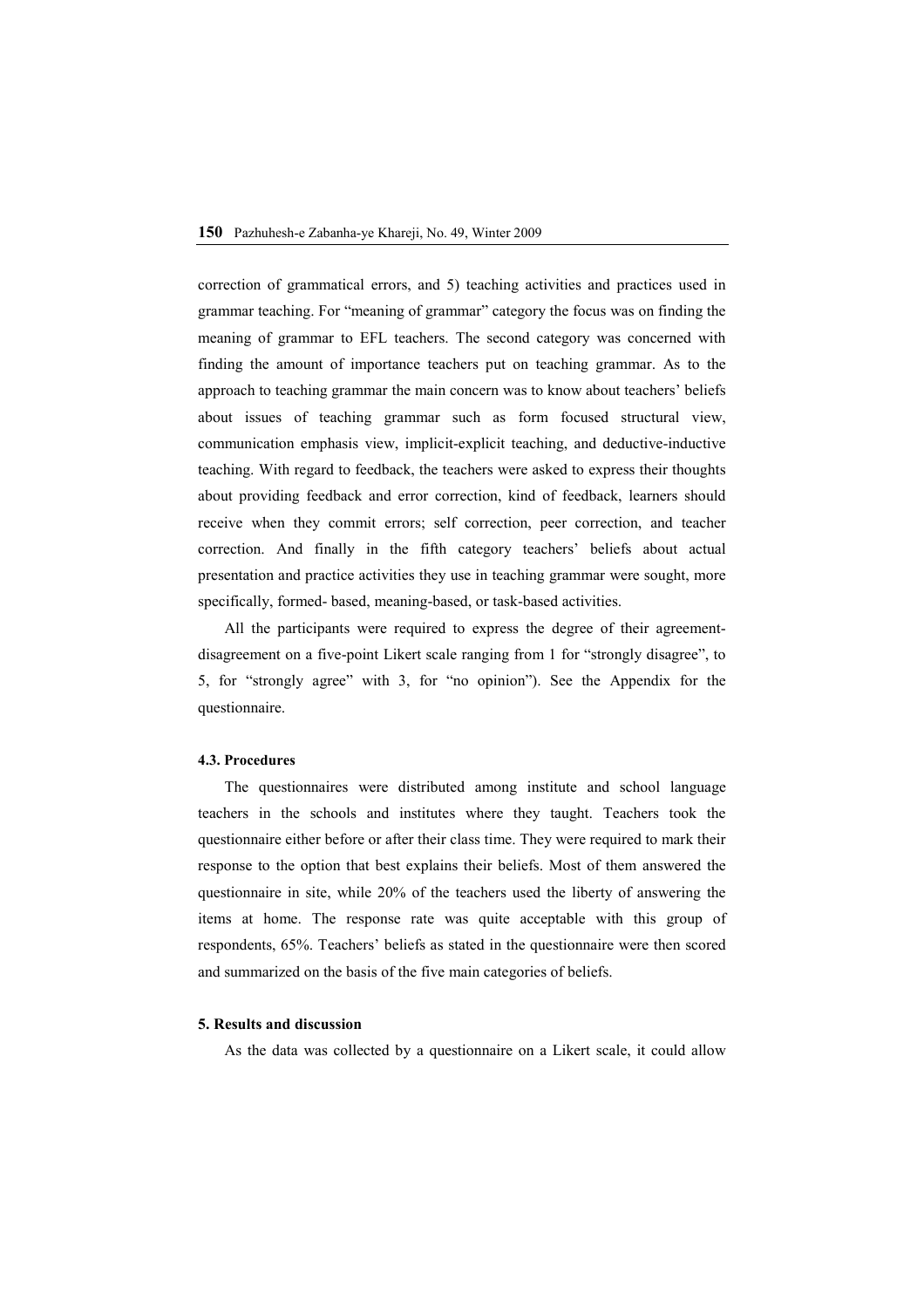calculation of mean score for each single item of the questionnaire and the five main components of teachers' beliefs about grammar. The mean score for each category along with results of independent group t-test are reported for each of these five categories separately.

# **5. 1. Work setting: State school teachers versus private school teachers**

One variable that could influence teachers' beliefs was assumed to be the work setting. To obtain the results, school language teachers' responses were compared with institute language teachers' responses for the five categories of belief. Table 3 shows results of descriptive statistics and t-test for the five categories of state school teachers and institute and school teachers' beliefs about grammar and grammar teaching.

| about grammar                             |                                              |            |                                          |            |          |     |                   |  |
|-------------------------------------------|----------------------------------------------|------------|------------------------------------------|------------|----------|-----|-------------------|--|
|                                           | <b>School Ts.</b><br><b>Mean score</b><br>72 | <b>SD</b>  | <b>Institute Ts.</b><br>Mean score<br>58 | <b>SD</b>  | t-value  | df  | Sig.<br>(2tailed) |  |
| $\overline{\text{Meaning}}$ of<br>grammar | 12.23                                        | $\pm 1.17$ | 10.44                                    | $\pm 2.08$ | .578     | 128 | .700              |  |
| Importance of<br>grammar                  | 7.70                                         | $\pm 1.12$ | 6.81                                     | $\pm 1.28$ | $-1.455$ | 128 | .178              |  |
| Approach to<br>teaching grammar           | 15.66                                        | $\pm 1.51$ | 19.81                                    | $\pm 2.14$ | 2.880    | 128 | $*020$            |  |
| Feedback and<br>error correction          | 11.81                                        | $\pm 2.11$ | 13.02                                    | $\pm 2.17$ | $-1.322$ | 128 | .245              |  |
| Teaching<br>practices and<br>activities   | 22.92                                        | $\pm 2.34$ | 27.43                                    | $\pm 3.03$ | 2.745    | 128 | $*015$            |  |

**Table3. Results of descriptive statistics and t-test for school and institute language teachers' beliefs** 

As the results in the table show teachers beliefs were more or less similar and not very different in three categories. The significant differences observed were in the "teaching approach" teachers adopted and consequently the "teaching practices and activities" they used in their classes. These two features were related to practical aspects of teaching grammar. The difference indicates that school language teachers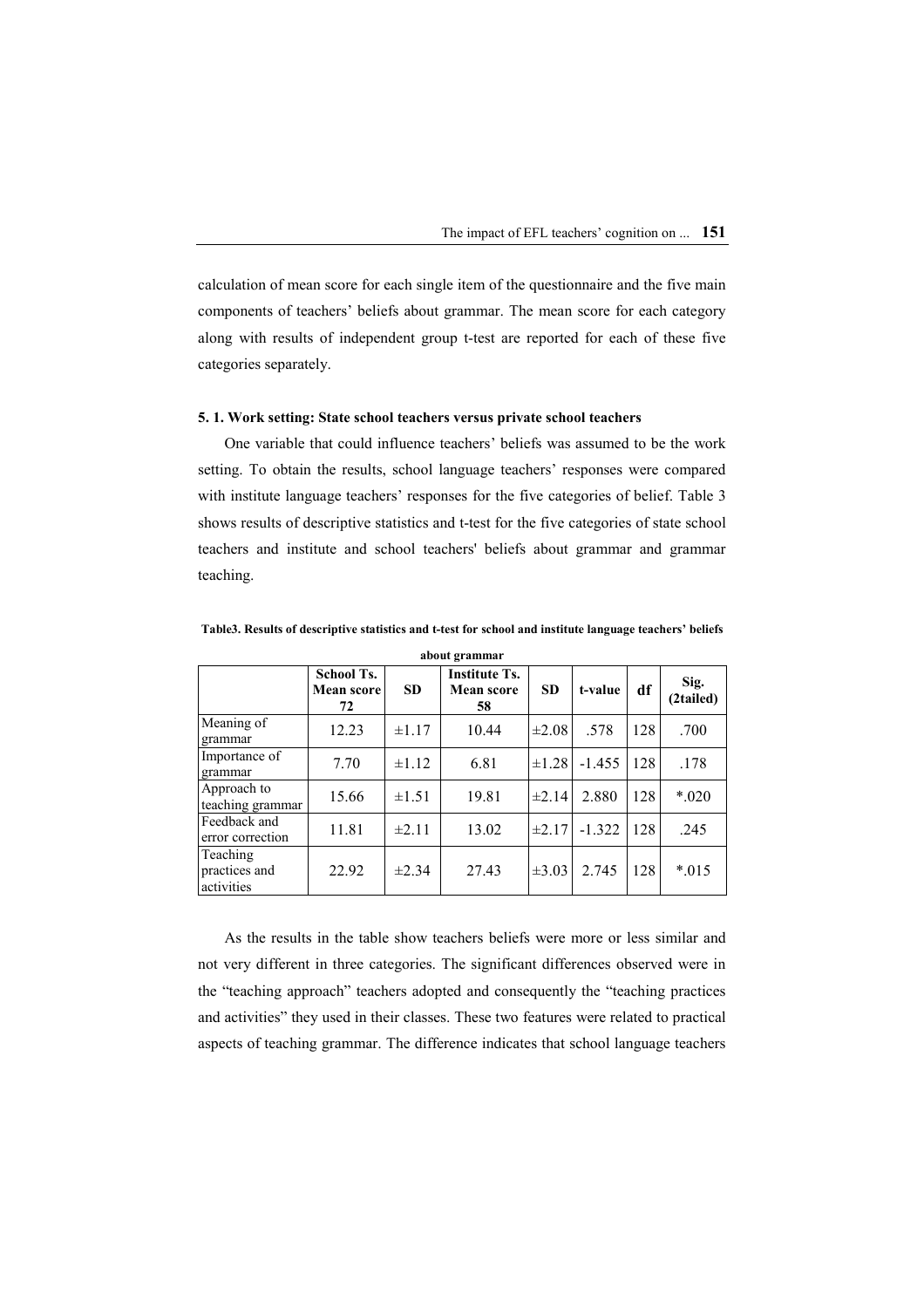and institute language teachers adopt different approaches and use quite different practices and activities in the classroom. These two components are logically more related to one another than other categories. The differences were non-significant for the other three categories. The reason for the observed significant difference can be explained by the obligations set by private language institutes in teaching grammar. In schools, teachers have to meet certain obligations by simplifying activities. Even motivation of learners is not the same. In private institutes students are more motivated and willingly participate in English classes while in schools students see it a subject matter to pass rather than a way for learning a foreign language.

#### **5.2. Degree/ educational level**

An individual variable that could contribute to teachers' cognition about grammar was the education of teachers and the university degree they had. As most teachers who participated in the study had different university degrees and education, their thoughts about grammar and grammar teaching could be influenced by their educational experiences and the pedagogical knowledge they had accumulated in the course of their education. Results descriptive statistics and t-test of teachers' belief with bachelor degree and master degree are reported in table 4.

| grammar                              |                                     |            |                                     |            |          |     |                      |  |  |
|--------------------------------------|-------------------------------------|------------|-------------------------------------|------------|----------|-----|----------------------|--|--|
|                                      | BA Ts.<br><b>Mean score</b><br>(92) | <b>SD</b>  | MA Ts.<br><b>Mean score</b><br>(33) | <b>SD</b>  | t-value  | df  | Sig.<br>$(2-tailed)$ |  |  |
| Meaning of<br>grammar                | 13.75                               | $\pm 2.41$ | 16.71                               | $\pm 2.55$ | .479     | 128 | $*011$               |  |  |
| Importance of<br>grammar             | 5.65                                | $\pm 1.58$ | 6.32                                | ±1.25      | $-1.225$ | 128 | .645                 |  |  |
| Approach to<br>teaching grammar      | 13.34                               | ±2.45      | 18.88                               | $\pm 2.21$ | $-.518$  | 128 | $*021$               |  |  |
| Feedback and error<br>correction     | 14.13                               | $\pm 2.38$ | 16.28                               | $\pm 2.45$ | 1.139    | 128 | .127                 |  |  |
| Teaching practices<br>and activities | 21.33                               | $\pm 2.63$ | 25.11                               | $\pm 3.41$ | .968     | 128 | $*024$               |  |  |

**Table4. Results of descriptive statistics and t-test for the BA and MA teachers' beliefs about**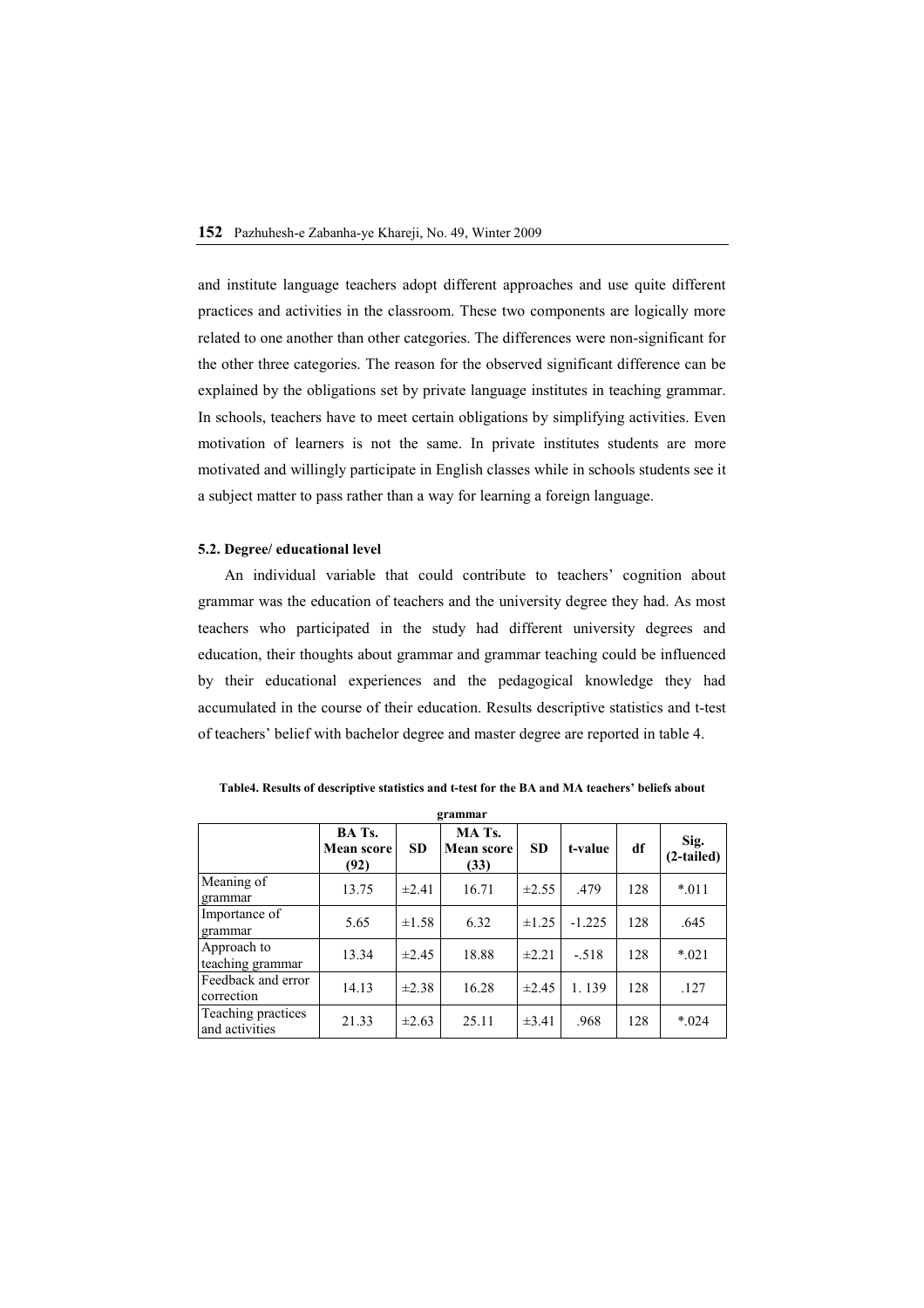The results showed that for three categories the observed differences were significant; "meaning of grammar", "approach to teaching grammar", and the "teaching practices and activities used". MA teachers favored a more balanced view of grammar as both form and meaning, while BA teacher had a more structural view of grammar. For approach to teaching grammar, MA teachers had a more inductive view, while BA teachers had a more deductive and form based view. Finally, MA teachers used a variety of activities, games, extra materials, and tasks in teaching grammar, while BA teachers used more exercises in teaching and practicing grammar. For "importance of grammar" and "feedback" the observed differences proved to be non-significant.

The findings can be justified by the effect of education and training on teachers' beliefs and practices. Though teachers may be influenced by the teaching and leaning experiences they have, studying different views of grammar and the role it plays in language learning provides a chance for teachers to reflect more on grammar and how it should be taught. These findings can also be interpreted in the light of change in teachers' belief over time. Beliefs are not necessarily constant. They develop as a result of different factors and are subject to change. The findings can indicate education can influence teachers' beliefs.

#### **5.3. Work experience**

The next variable that was assumed to be relevant in the development of teachers' belief was their work experience. In this section, beliefs of more experienced and less experienced teachers are reported. Table 5 presents the results of descriptive statistics and t-test for the more experienced and less experienced teachers.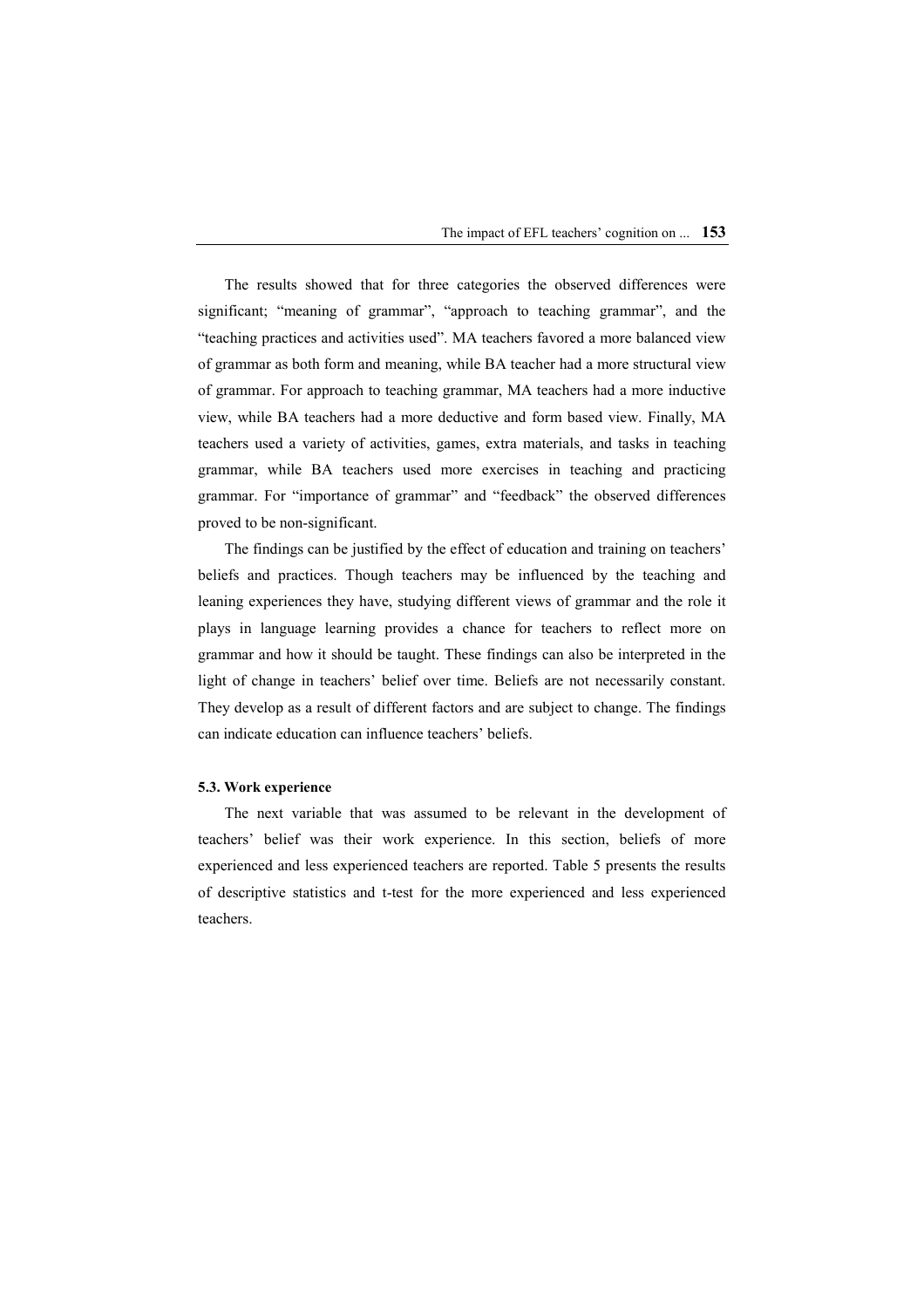| teachers' beliefs about grammar      |                                       |            |                                            |            |         |     |                     |  |  |
|--------------------------------------|---------------------------------------|------------|--------------------------------------------|------------|---------|-----|---------------------|--|--|
|                                      | Exp. Ts.<br><b>Mean score</b><br>(43) | <b>SD</b>  | Less Exp. Ts.<br><b>Mean score</b><br>(87) | <b>SD</b>  | t-value | df  | Sig.<br>$(2-ailed)$ |  |  |
| Meaning of<br>grammar                | 11.72                                 | $\pm 2.12$ | 11.14                                      | $\pm 1.58$ | .289    | 128 | .114                |  |  |
| Importance of<br>grammar             | 6.02                                  | $\pm 1.05$ | 5.81                                       | $\pm 1.45$ | 1.102   | 128 | .435                |  |  |
| Approach to<br>teaching grammar      | 14.34                                 | $\pm 2.31$ | 10.75                                      | $\pm 2.38$ | .508    | 128 | $*020$              |  |  |
| Feedback and error<br>correction     | 13.33                                 | $\pm 2.95$ | 11.13                                      | $\pm 2.21$ | $-.432$ | 128 | .110                |  |  |
| Teaching practices<br>and activities | 21.21                                 | $\pm 3.14$ | 18.46                                      | $\pm 2.74$ | $-.782$ | 128 | $*022$              |  |  |

**Table5. Results of descriptive statistics and t-test for the more experienced and less experienced** 

Exp. Ts.= experienced teachers

As the table shows work experience proved to influence teachers' belief in two categories. More experienced teachers and less experienced teachers significantly differed in "importance of grammar" and "teaching practices and activities used". Less experienced teachers viewed grammar as more important than more experienced teachers. This reflects the appeal of less experienced teachers to grammar as an area to teach language. This may also reflects the effect of learning experience teachers had in their language learning, while more experienced teachers may have found the confidence to think otherwise and treat grammar differently in their teaching.

Unlike novice teachers entering teaching who need training in the techniques and procedures to use in presenting a lesson, more experienced teachers by gaining experience and knowledge begin to develop an individual approach or personal method of teaching, one that draws on an established approach or method but that also uniquely reflects the teacher's individual beliefs, values, principles, classroom realities, and experiences. This may lead to a modification of the techniques and procedures used at the beginning adjusting them to the realities of the classroom.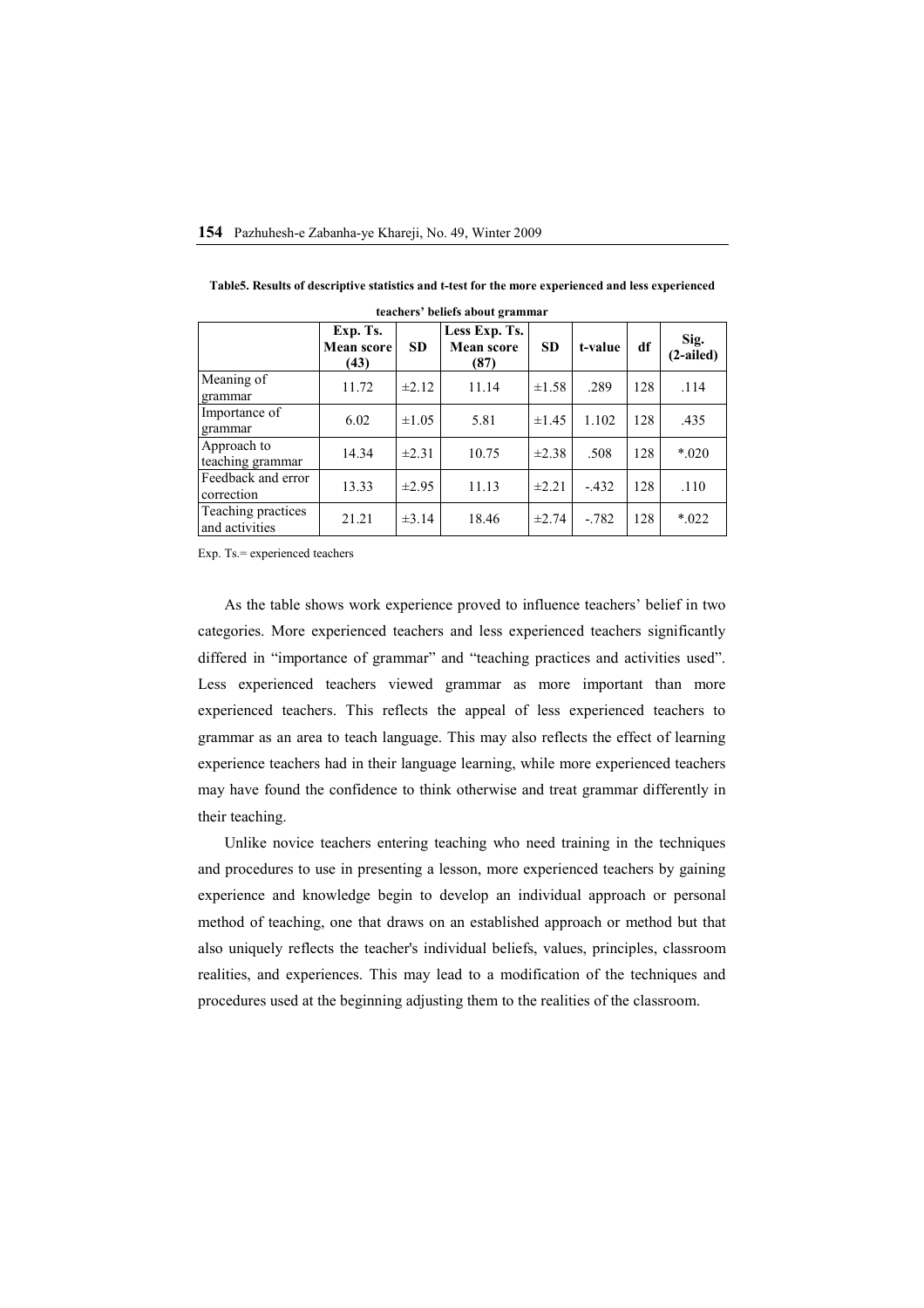# **5.4. Gender**

The last factor that was investigated in relation to teachers' belief about grammar was teachers' sex and its effect on their cognition. Results of descriptive statistics and t-test for both male and female language teachers are reported in table 6.

| grammar                              |                                  |            |                                |            |          |     |                    |  |
|--------------------------------------|----------------------------------|------------|--------------------------------|------------|----------|-----|--------------------|--|
|                                      | Female Ts.<br>Mean score<br>(76) | <b>SD</b>  | Male Ts.<br>Mean score<br>(54) | <b>SD</b>  | t-value  | df  | Sig.<br>(2-tailed) |  |
| Meaning of<br>grammar                | 11.35                            | $\pm 2.33$ | 12.67                          | $\pm 2.65$ | $-179$   | 128 | .624               |  |
| Importance of<br>grammar             | 5.47                             | $\pm 1.28$ | 6.45                           | $\pm 1.05$ | 1.225    | 128 | .415               |  |
| Approach to<br>teaching grammar      | 11.92                            | $\pm 2.45$ | 10.84                          | $\pm 2.13$ | $-1.218$ | 128 | .121               |  |
| Feedback and error<br>correction     | 16.52                            | $\pm 3.87$ | 14.87                          | $\pm 3.35$ | $-439$   | 128 | .825               |  |
| Teaching practices<br>and activities | 25.32                            | $\pm 3.13$ | 23.68                          | $\pm 3.34$ | $-968$   | 128 | .074               |  |

**Table6. Results of descriptive statistics and t-test for the male and female teachers' beliefs about** 

As seen in the table, male and female teachers had almost the same thoughts about all aspects of grammar and grammar teaching and the observed differences were minor and non-significant. The findings indicate that gender has nothing to do with teachers' beliefs about grammar and its teaching. This may be interpreted in terms of the common teaching learning experiences of both male and female teachers have had. This makes sense in the context of a central educational system where school policies, textbooks, syllabus specifications, and other aspects of language teaching and learning are decided by one decision making body. These experiences may include learning and teaching experiences, educational experiences, and even more personal experiences of the teachers.

Results of this study show that teachers' beliefs about grammar are not independent of the individual characteristics of teachers and the external factors in which teaching and learning occur. There are a host of social, environmental,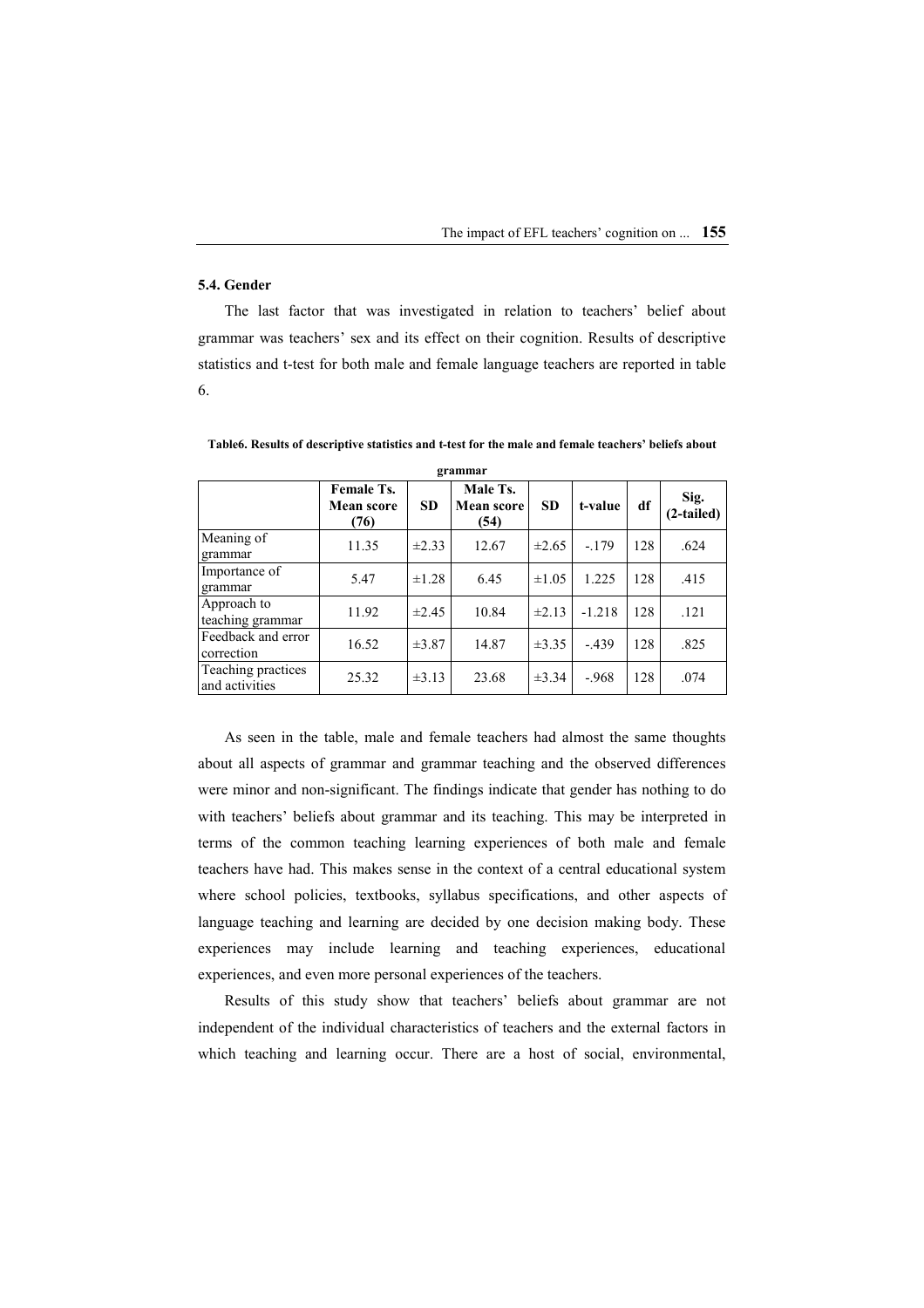psychological, and individual variables that may influence development of beliefs of language teachers. The results are in harmony with Beach, 1994; Brisco, 1991; Carlgren & Lindbald, 1991; and Konopak & Williams 1994. These studies found that factors and forces such as availability of resources needed for teaching activities and practices, parents' expectations from teachers, principal's requirements, students' language ability, curriculum obligations, school policies, and school and classroom layout all influence the choice of teaching activities used by teachers.

The findings are also supported by Richards (1996), Kindsvatter, Willen, and Ishler (1998) who argue that part of teachers' beliefs are shaped by studying and knowing the established practices. Attending in-service programs and getting involved with formal university education provides what Lortie (1975) termed an "apprenticeship of observation" through which student teachers have more chance to study and observe how language or a specific component is taught. The results also support Richards & Renandya (2002) who concluded that attending in-service courses and other teacher development programs –in addition to some other activities as a main source of change in teachers' beliefs.

Finally, this study shows that some external factors, including classes population, teaching facilities, students' motivation, and background, and time factor may influence teachers' beliefs. Teachers have little or no control over these factors and they may affect the implementation of beliefs. This supports views of Eisentein-Ebsworth & Schweers, (1997: P 255) who argue "in articulating their rationales, teachers referred to various factors shaping their views, such as student wants, and syllabus expectations. However, it was their experience as teachers and learners which emerged as a particularly powerful influence on their views about grammar teaching (p. 255)".

#### **6. Conclusion**

This study examined the extent to which some organizational variables such as work setting, and personal characteristics of teachers such as their educational level, gender, and work experience may influence their cognition about grammar. The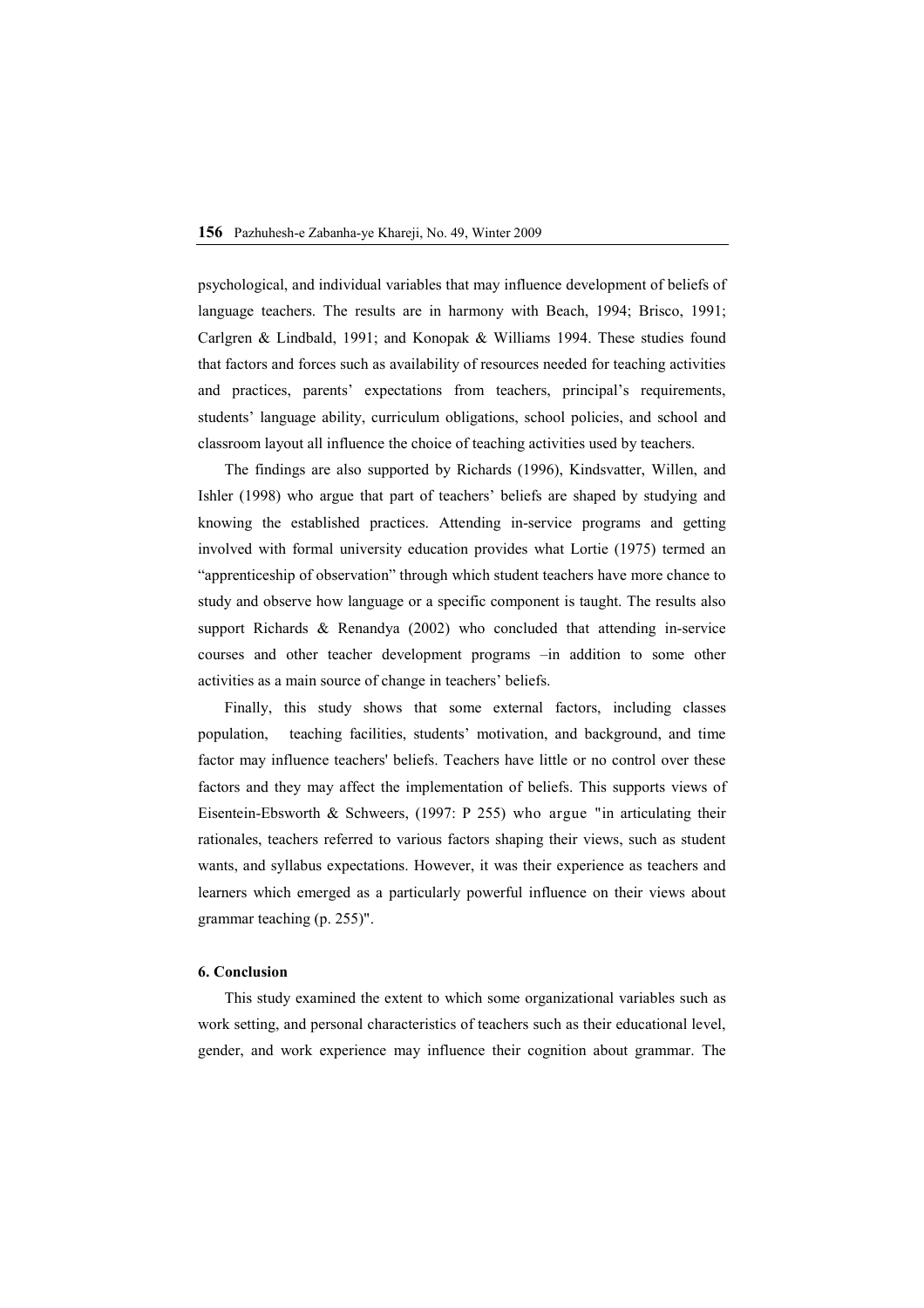results of the study showed that *some* personal characteristics of teachers such as their educational level and work experience influenced *some* aspects of their beliefs about grammar but not all their belief. However, gender as another characteristic of teachers had no effect on teachers' beliefs. As to the effect of expectations and pressure of work setting, the same results were obtained. Private language institute teachers as compared with state school teachers had different beliefs about some aspects of grammar and grammar teaching. The same results were obtained for more experienced teachers as compared with less experienced teachers.

The findings have some implications for teachers' education and useful applications for L2 teacher educators to develop an understanding of EFL teachers' beliefs and help student teachers develop their existing knowledge more effectively. The results add to build up a knowledge base needed for any teachers' education program. The findings suggest the possibility of changing teachers' beliefs about grammar and its teaching. It is more likely that the same change would occur for other aspects of language learning and teaching. As teachers with different degree and university education had different views and beliefs about grammar, this suggests that program developers and teacher educators who are planning teacher development programs should include theories, models, techniques, procedures, and skills that are well supported by theoreticians and research findings.

In the light of the findings, educational bodies are encouraged to include teacher development programs to improve their teachers' education either by in-service programs or more professional education in colleges and universities. Such programs can provide an opportunity for teachers to reflect on their conceptualization of their work and bring about professional development. The results also indicate that teachers' beliefs no matter how they are formed and conceptualized may not be fully implemented and realized in the classroom due to restrictions and pressure from work environment. Teachers are not free to have their best choices. The choices are made on the basis of several personal variables and organizational constraints. If there is going to be any innovation and creativity involved in teaching, there are requirements involved. Teachers should be educated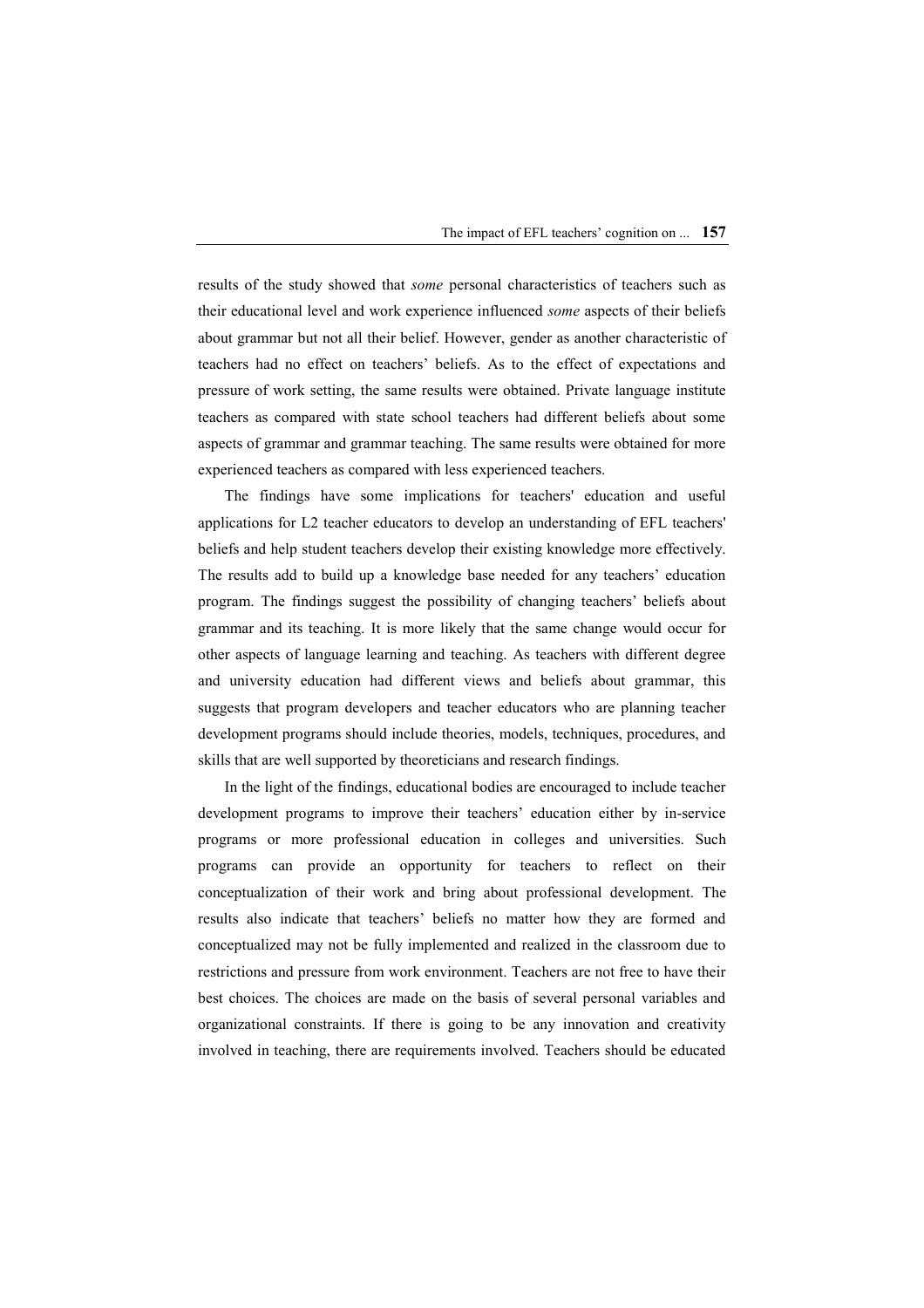and to do so institutes and organizations should provide the means for implementing what teachers know about their profession. A teacher being restricted by the requirements of the institute where he is working may not make use of all his potential or the most appropriate techniques, tasks, and activities. Both teachers and educational bodies are responsible for enriching these resources.

As the results showed, a more experienced teacher has a whole different set of devices and resources available to him. A less experienced and less educated teacher may not have much in her repertoire to use. Any dialogue and exchange of information between more experienced and less experienced teachers may alleviate the differences and help less experienced teachers develop a thorough and better understanding of their work.

The findings also suggest the necessity of continuous in-service training and education. Teachers' education is an ongoing process that allows teachers familiarize themselves with new trends and reflect on their beliefs and practices. This also allows teachers discuss their views and ideas about different aspect of language teaching and get feedback about their teaching. This enables teachers correct themselves and improve their understanding of their profession.

There were some limitations to the present study. The main limitation was that there was lack of observation of teachers' actual activities in the classroom. The study can be enhanced by observing teachers in the classroom to see how all these factors play out in their classes. Such a study may provide further qualitative evidence for the findings of the present study. It is quite possible that more information can better illuminative the area. If teachers' claims about teaching activities are documented by direct observation, the results may enjoy more validity.

#### **References**

- Beach, S.A., (1994). Teacher's theories and classroom practice: beliefs, knowledge, or context? *Reading Psychology*, 15, 189-196.
- Borg, S. (2003) Teacher cognition in language teaching: A review of research on what language teachers think, know, believe, and do. *Language Teaching*, 36, 81–109.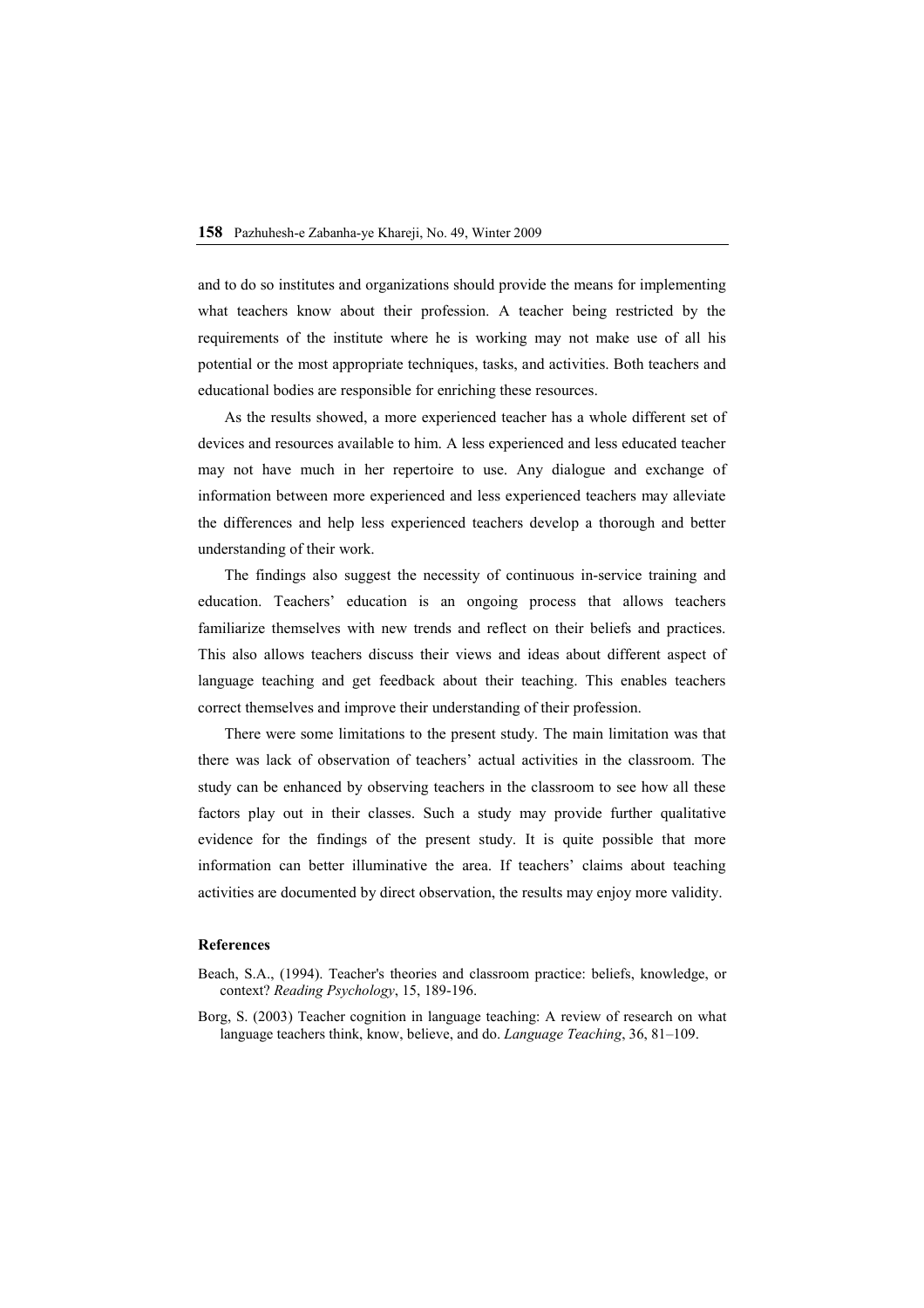- ---. (1999). Studying teachers' cognition in second language grammar teaching. *System*, 27 (1), 19-31
- Breen, M.P., (1991). Understanding the Language teacher. In: Phillipson, R., Kellerman, E., Selinker, L., Sharwood Smith, M., Swain, M. (Eds.), *Foreign/Second Language Pedagogy Research*. Multilingual Matters, Clevedon, UK, pp. 213-233.
- Brisco, C. (1991). The dynamic interactions among beliefs, role metaphors, and teaching practices: a case study of teacher change. *Science Education*, 75, 185-199.
- Bullough, R.V. (1991). Exploring personal teaching metaphors in preservice teacher education. *Journal of Teacher Education*, 42, 43-51.
- Burns, A. (1996). Staring all over again: From teaching adults to to teaching beginners. In D. Freeman & J. C Reichards (Eds.), *Teacher learning in language teaching* (pp. 154-177). Cambridge: Cambridge University Press.
- ---. A. (1992). Teacher beliefs and their influence on classroom practice. *Prospect*, 7(3), 56-65.
- Calderhead, J. (1996). Teachers: Beliefs and knowledge. In R. C. D. Berliner (Ed.), *Handbook of Educational Psychology*, 709- 725. New York Mcmillan.
- Carlgren, I., and S. Lindbald. (1991). On teachers' practical reasoning and professional knowledge: Considering conceptions of context in teachers' thinking. *Teaching and Teacher Education*, 7, 507-516.
- Cumming, A. (1993). Teacher's curriculum planning and accommodations of innovation. Three case studies of adult ESL instruction. *TESL Canada Journal*, 11, 30-51.
- Eisenhart, M. A.et. al. (1988). Teacher beliefs: definitions, findings and directions. *Educational Policy*, 2(1), 51-70.
- Eisentein-Ebsworth and Schweers (1997). What researchers say and practitioners do: Perspective on conscious grammar instruction in the ESL classroom. *Applied Language Learning*, 8, 237-260.
- Ernest, P. (1989). The knowledge, beliefs, and attitudes of the mathematics teacher: A model, *Journal of Education for teaching*. (15) 1, 113-133.
- Fang, Z. (1996). A review of research on teacher beliefs and practices. *Educational Research*, 38, 47-65.
- Farrell, T.S.C. (1999). The Reflective assignment: Unlocking pre-service English teachers' beliefs on grammar teaching. *RELC Journal*, 30(2), 1-17.
- Farrell, T.S.C., and L. P. C. Patricia. (2005). Conceptions of Grammar Teaching : A case study of Teachers' Beliefs and Classroom Practices. *Teaching English as a second language- e-Journal*, 9(2).
- Fogarty, J. L., M. C.Wang, & R. Creek. (1983). A descriptive study of experienced and novice teachers' interactive instructional thoughts and actions. *Journal of Educational Research*, 77(1), 22-32.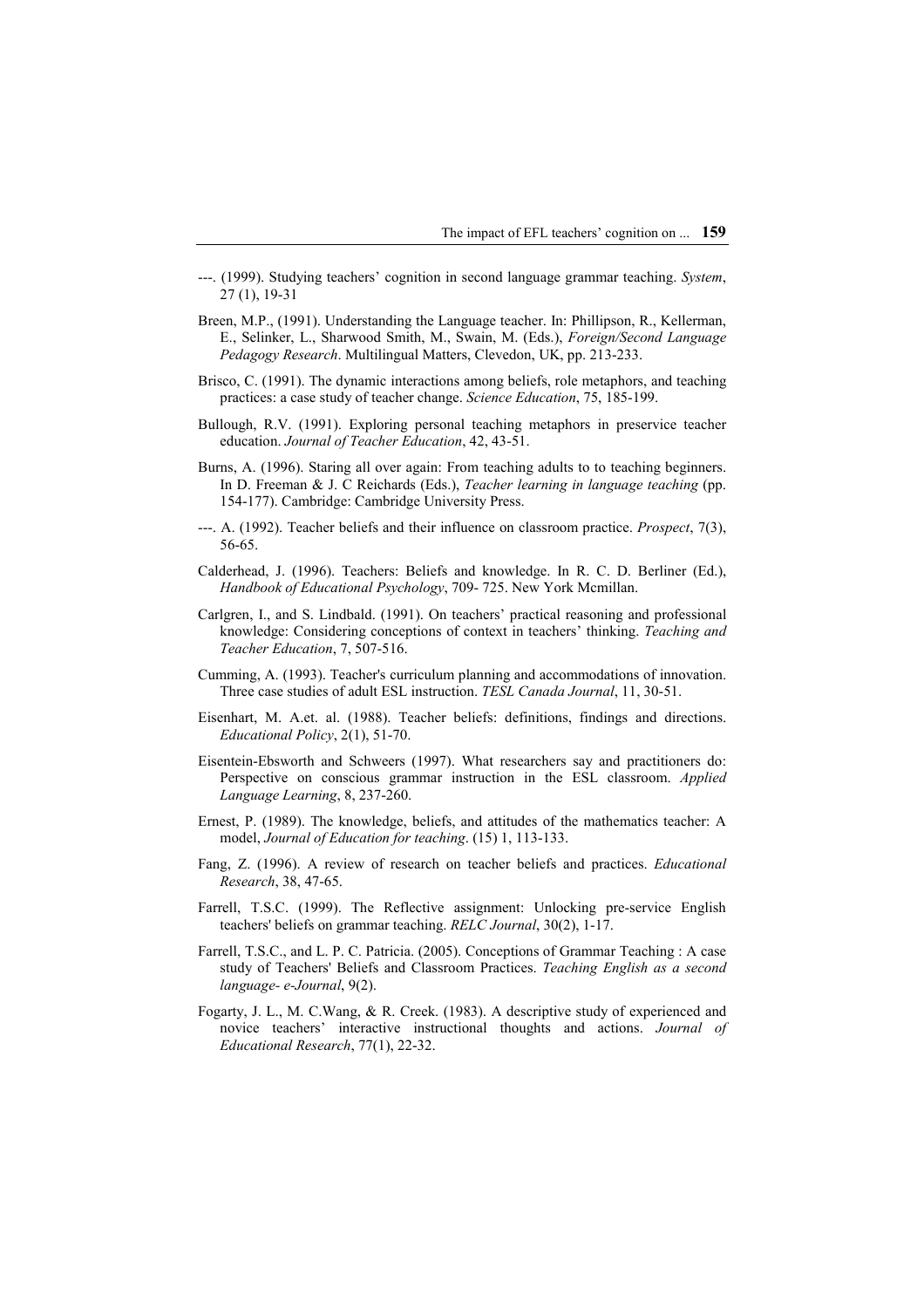- Freeman, D. & J.C. Richards. (1996). *Teacher learning in language teaching*. New York: CUP.
- Hampton, S. (1994). Teacher change: Overthrowing the myth of one teacher, one classroom. In T. Shanahan (ed.), *Teachers thinking, teachers knowing* (pp. 122-140). Illinois: NCRE.
- Hollingsworth, S. (1989). Prior beliefs and cognitive change in learning to teach. American *Educational Research Journal*, 26, 161-189.
- Johnson, K. E. (1992). The relationship between teachers' beliefs and practices during literacy instruction for non-native speakers of English. *Journal of Reading Behavior* 24, 83-108.
- ---. (1994). The emerging beliefs and instructional practices of pre-service English as a second language teachers. *Teaching and Teacher Education* 10, 4390452.
- Johnston, B. & K. Goettsch. (2000). In search of the knowledge base of language teaching: Explanations by experienced teachers. *The Canadian Modern Language Review*, 56 (3), 437−68.
- Kagan, D.M. (1992). Implication of research on teacher belief. *Educational Psychologist*. 27 (10), 65 – 70.
- Kagan, D.M., & D.J. Tippins. (1991). How teachers' classroom cases express their pedagogical beliefs. *Journal of Teacher Education*, 42, 281-291.
- Karaagac, M. K. & J. Threfall. (2004). The tension between teachers belief and teacher practice: the impact of work setting. *Proceedings of the 28th Conference of the International Group for the Psychology of Mathematics Education*, 3, 137-144.
- Konopak, B.C., N.L. Williams, (1994). *Elementary teachers' beliefs and decisions about vocabulary learning and instruction.* Yearbook of the National Reading Conference 43, 485.
- Leinhardt, G. (1990). Capturing craft knowledge in teaching. *Educational Researcher*, 19(2), 18-25.
- Magliaro, S.G., and H. Borko. (1986). A naturalistic investigation of experienced teachers' and student teachers' instructional practices. *Teaching and Teacher Education*, 2, 127-137.
- Mitchel, R. & J. Hooper. (1992). Teachers' views of language knowledge. In C. James & P. Garrett (Eds.), *Language awareness in the classroom* (pp. 40-50). London: Longman.
- Ng, E. K. J., & T.S.C. Farrell. (2003). Do Teachers' Beliefs of Grammar Teaching Match their Classroom Practices? A Singapore Case Study. In D. Deterding. Brown A & Low E L (Eds. 2003) English in Singapore: *Research on Grammar.* Singapore (pp. 128-137): McGraw Hill, 128-137.
- Pajares M. (1992). Teachers' beliefs and educational research. Clearing up a messy construct. *Review of Educational Research*, 62 (3), 307-332.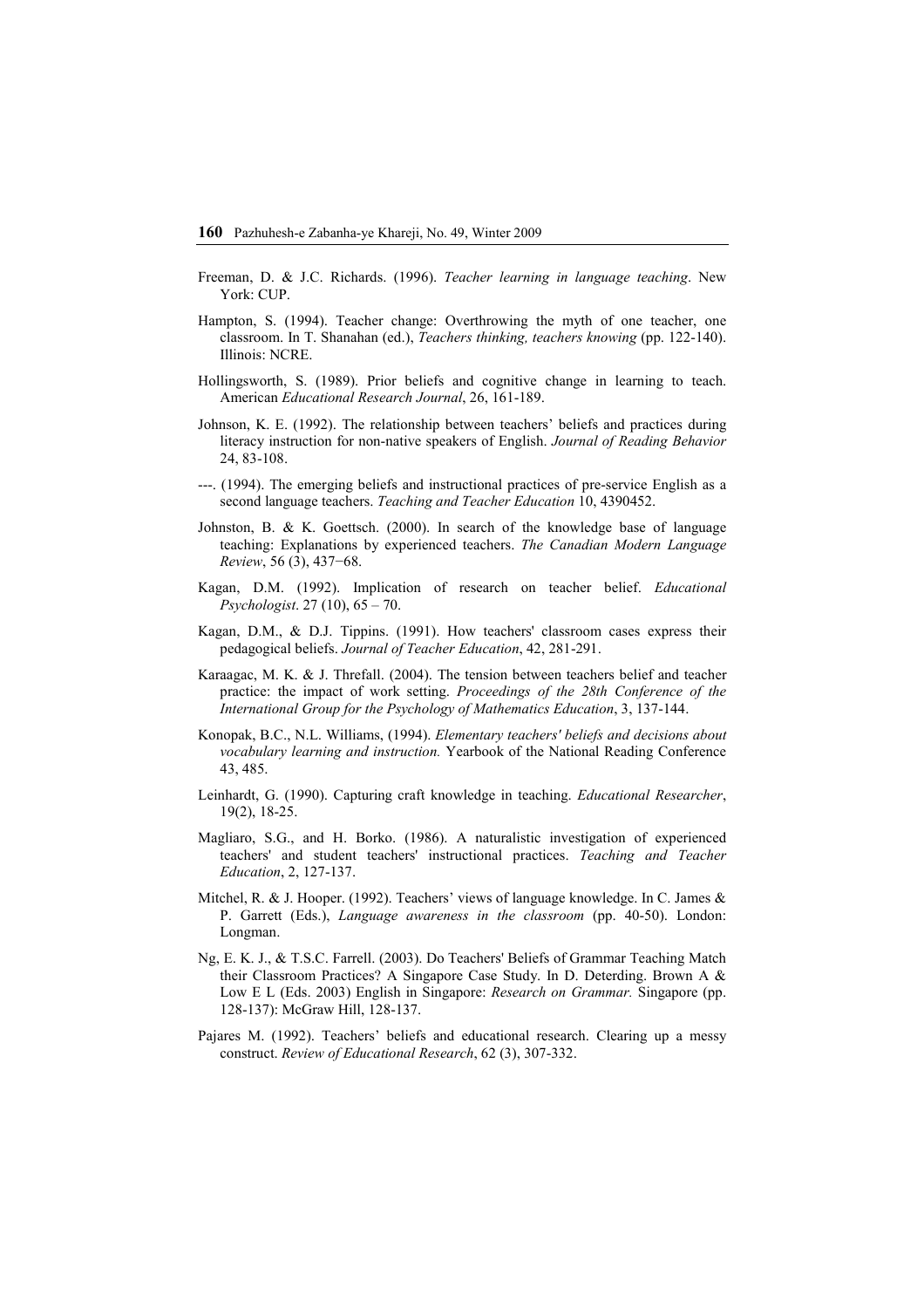- Peterson, P. L., and M. A. Comeaux. (1987). Teachers' schemata for classroom events: The mental scaffolding of teachers' thinking during classroom instruction. *Teaching and Teacher Education*, 3, 319-331.
- Raymond, A. M. (1997). Inconsistency between beginning elementary school teachers' mathematics beliefs and teaching practice, *Journal for Research in Mathematics Education*, 28, 550-576.
- Richards, J. C. (1998). *Beyond training*. Cambridge: Cambridge University Press.
- Richards, J.C., P. B. Gallo, & W. A. Renandya. (2001). Exploring Teachers' Beliefs and the Processes of Change. *PAC Journal*, 1,1, 41-58.Reynold, (1992).
- Richards, J. C., B. Li, and A. Tang. (1998). Exploring pedagogical reasoning skills. In J. C. Richards (ed.), *Beyond Training* (pp. 86−102). Cambridge: CUP.
- Richards, J. C., & D. Nunan. (Eds.) (1990). *Second language teacher education.* New York: CUP.
- Richardson, V.(1996). The role of attitudes and beliefs in learning to teach. In J. Sikula, T. J. Buttery, and E. Guton (Eds.), *Handbook of research on teacher education* (pp. 102-119). New York: Macmillan Libreary Reference.
- Shavelson, R. J., & P. Stern. (1981). Research on teachers' pedagogical thoughts, judgments, decisions, and behavior. *Review of Educational Research*, 51, 455-498.
- Shuck, S. (1997). Using a research simulation to challenge prospective teachers' beliefs about mathematics. *Teaching and Teacher Education.* 13 (5), 529 - 539.
- Tamir, P. (1991). Professional and personal knowledge of teachers and teacher educators. *Teaching and Teacher Education*, 7, 263-268.
- Woods, D. (1996). *Teacher cognition on language teaching.* Cambridge University Press. Cambridge.
- Yim, L.W. (1993). 'Relating *Teachers' Perceptions of the Place of Grammar to their Teaching Practices'* (Master's thesis, Singapore: National University of Singapore).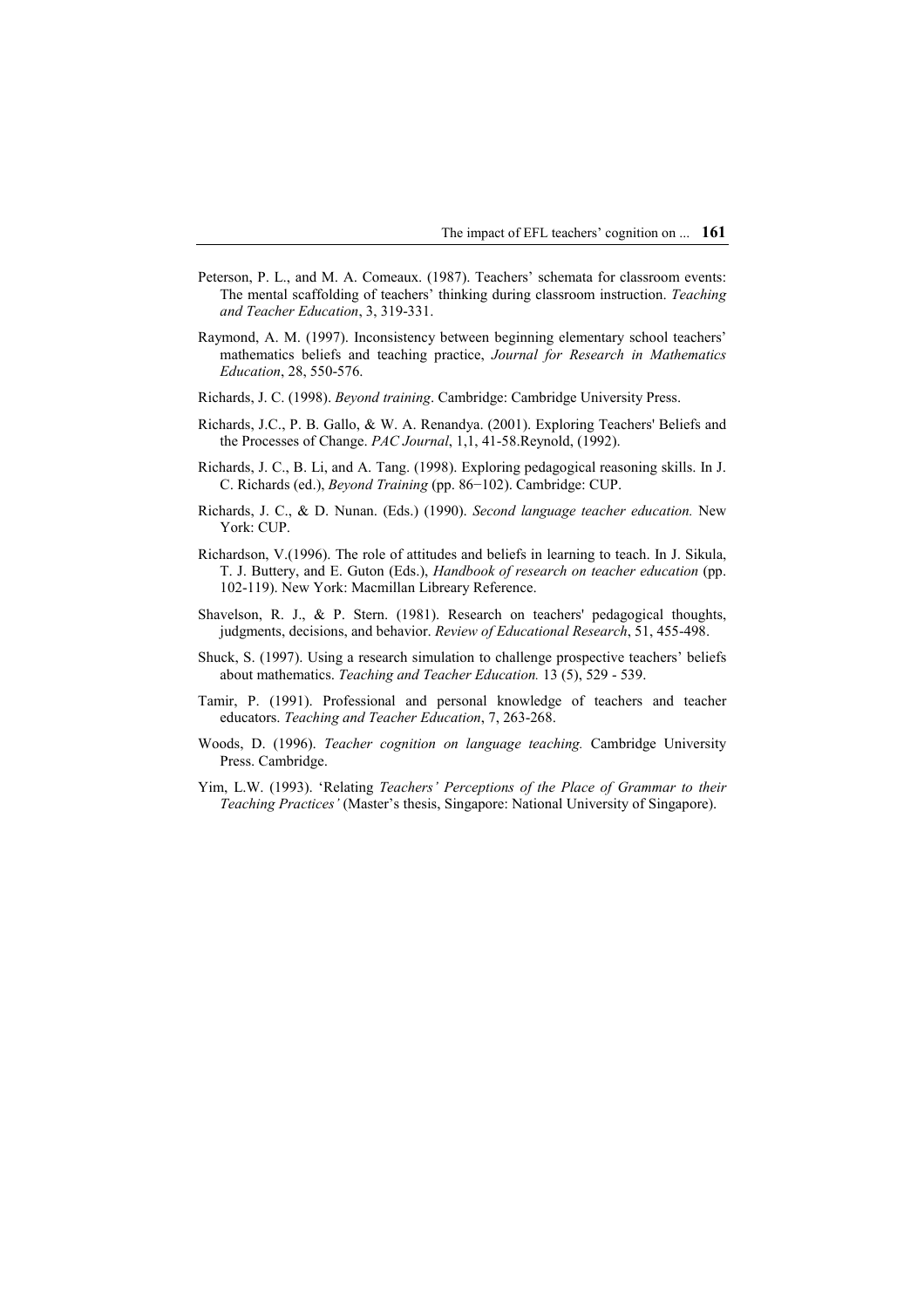# **Appendix**

*Questionnaire of teachers' beliefs about grammar and grammar teaching The following questions seek to find out your views and ideas about grammar and its teaching. I would be grateful if you carefully read each item and provide an answer.* 

**Teaching at:** Private institute□ High school□ High school Junior high school □

**Age: …… Sex: Male □ Female □ Work experience: ….** 

**1) What are some of your important ideas about grammar, its importance, and the way you teach it?** 

**...................................................................................................................................... ...................................................................................................................................... ...................................................................................................................................... ...................................................................................................................................... ......................................................................................................................................** 

**2) Read the following statements and choose the answer that bests explains your view.** 

|                                           | <b>Strongly agree</b> | agree | no idea | disagree | strongly disagree |
|-------------------------------------------|-----------------------|-------|---------|----------|-------------------|
| <b>Meaning of grammar</b>                 |                       |       |         |          |                   |
| 1-Grammar is rules of sentence formation. |                       |       |         |          |                   |
| 2-Grammar improves learners' accuracy.    |                       |       |         |          |                   |
| 3-Grammar is correct use of tenses.       |                       |       |         |          |                   |
| 4-Grammar provides the means for using    |                       |       |         |          |                   |
| language.                                 |                       |       |         |          |                   |
| 5- Grammar is both form and meaning.      |                       |       |         |          |                   |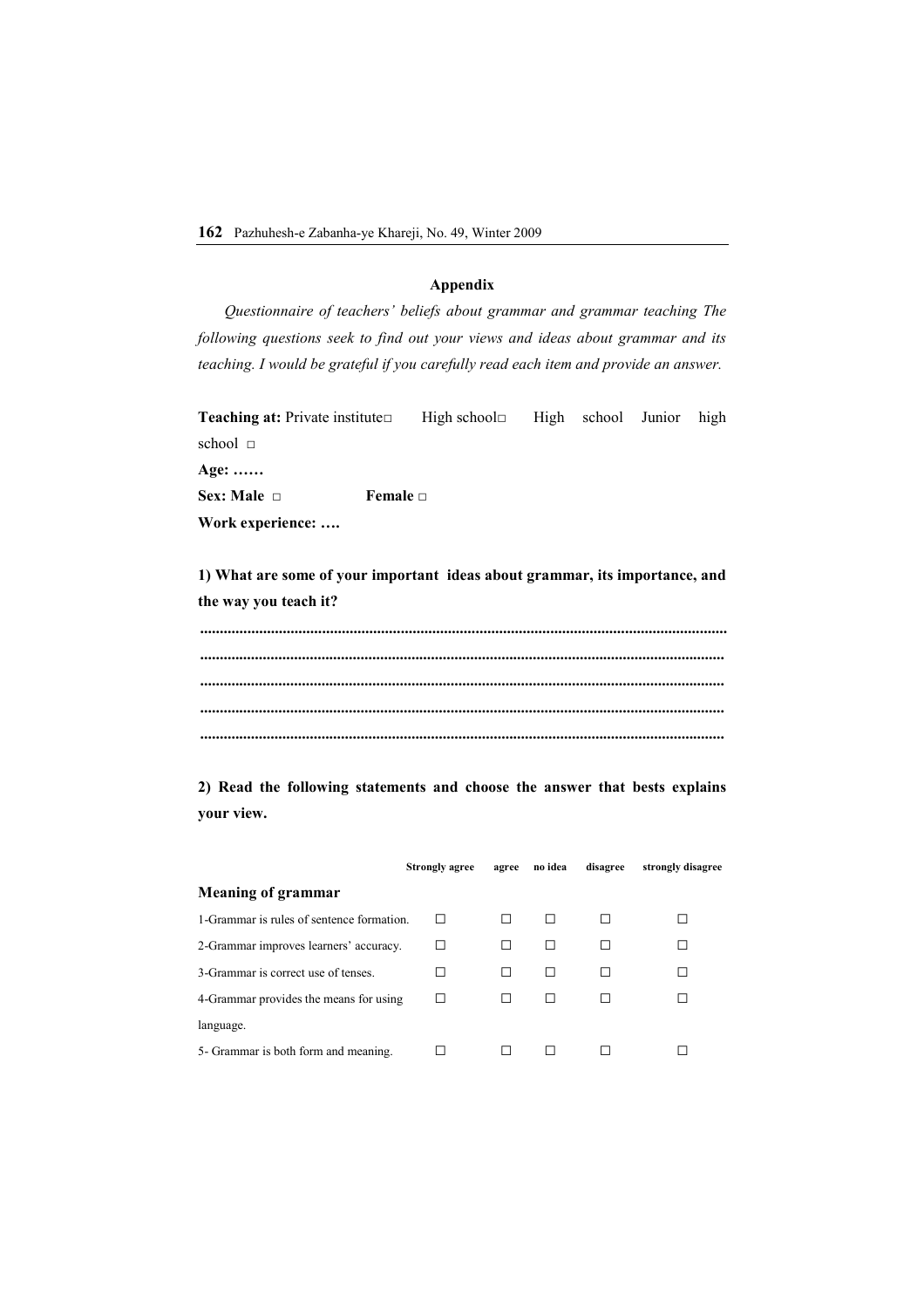|                                                              | <b>Strongly agree</b> | agree  | no idea | disagree | strongly disagree |
|--------------------------------------------------------------|-----------------------|--------|---------|----------|-------------------|
| <b>Importance of learning grammar</b>                        |                       |        |         |          |                   |
| 6-Learning grammar is a very important                       | П                     | $\Box$ | □       | П        | □                 |
| component of language learning.                              |                       |        |         |          |                   |
| 7-I spend a lot of time on teaching grammar.                 | П                     | □      | П       | П        | п                 |
| Teaching approach                                            |                       |        |         |          |                   |
| 8-I prefer to use examples instead of rules.                 | П                     | $\Box$ | П       | П        | П.                |
| 9-I ask students to focus on form by                         | П                     | □      | П       | П        | П                 |
| doing drills and exercises.                                  |                       |        |         |          |                   |
| 10-I teach grammar in texts/dialogues.                       | П                     | □      | □       | П        | П                 |
| 11-I prefer to state and describe the rules                  | П                     | $\Box$ | П       | П        | п                 |
| then provide more examples.                                  |                       |        |         |          |                   |
| 12- I think both form and meaning should                     | П                     | $\Box$ | П       | П        | П                 |
| be taught together.                                          |                       |        |         |          |                   |
|                                                              |                       |        |         |          |                   |
| <b>Feedback and error correction</b>                         |                       |        |         |          |                   |
| 13- Providing feedback and correcting                        | П                     | $\Box$ | □       | П        | П                 |
| errors is very important to learning grammar.                |                       |        |         |          |                   |
| 14-Sudents themselves should think about the $\Box$          |                       | П      | П       | П        | п                 |
| errors they makes and find the correct forms for themselves. |                       |        |         |          |                   |
| 15- Students should help each other by                       | п                     | П      | П       | П        | П                 |
| discussing and correcting their errors.                      |                       |        |         |          |                   |
| 16- It is better that teachers correct and                   | п                     | $\Box$ | П       | П        | п                 |
| explain students' errors.                                    |                       |        |         |          |                   |
| 17- I prefer to correct errors/provide feedback $\Box$       |                       | □      | ⊓       | п        | п                 |
| for most errors.                                             |                       |        |         |          |                   |
| 18- I prefer to immediately correct errors                   | П                     | □      | П       | П        | П                 |
| immediately provide feedback                                 |                       |        |         |          |                   |